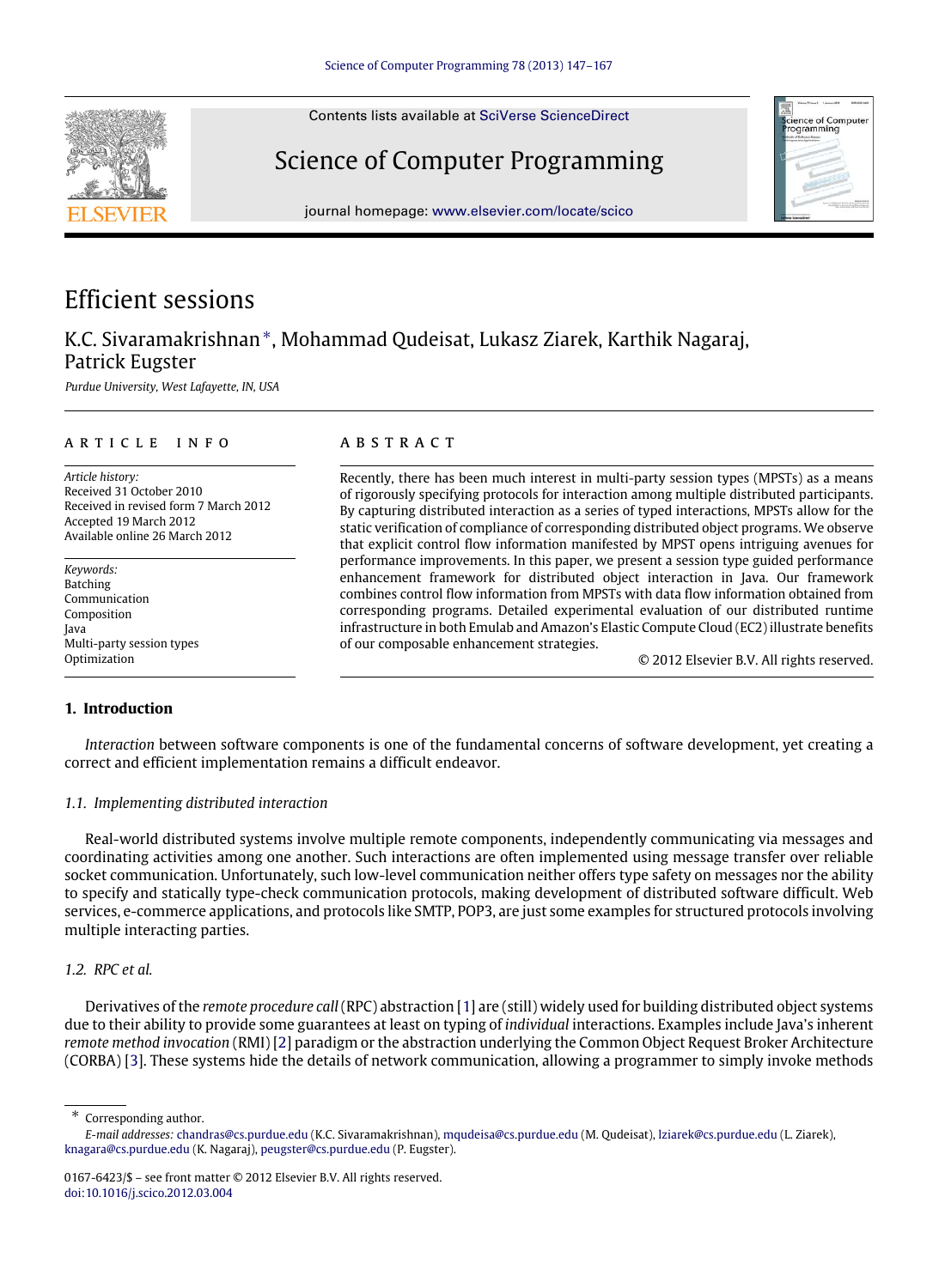```
void inviteCoworkers(Member me, Date date) {
  Event evt = me.createEvent("Party", date);
  Employer myEmp = me.getEmployer();
  Location myLoc = me.getLocation();
  for (Member mbr : me.getFriends()) {
    if (myEmp.equals(mbr.getEmployer())
       && myLoc.equals(mbr.getLocation()))
      mailSvr.sendMail(mbr.getEmailAddress(), evt);
  }
}
```
#### **Fig. 1.** Client implementation to invite co-workers to a party.

<span id="page-1-0"></span>on remote objects as if they were local, ensuring type safety and supporting polymorphism on RMI calls. Unfortunately, this form of distributed object programming is inherently limited to expressing simple client/server interaction patterns and are plagued by a variety of overheads. In particular, multiple consecutive or follow-up RMI calls on the same object are treated entirely independently, each requiring a round-trip. In a high latency network, the client would spend most of its time stalled on responses from the server. In this manner, excessive RMI calls quickly lead to serious scalability and performance concerns. Object-oriented design advocates extensibility through the use of fine grained getters and setters to manipulate objects. However, such a pattern is ill-suited for a distributed environment, since every remote method call involves a network round-trip.

#### *1.3. Existing performance improvements*

A standard technique to overcome the network delays is to structure code based on *data transfer objects* (DTOs) or *remote facade* patterns [\[4\]](#page-19-3). DTO is a design pattern where a new object is defined just for the purpose of being transferred to a remote location. Typically, values are assigned to a DTO through the constructor and the object provides getters to fetch the values. Remote facade provides a coarse grained facade over fine-grained objects for efficient access over a network. Essentially, instead of making multiple remote calls, the aim is to combine the intent into a fewer coarse-grained remote calls. Such patterns advocate that new remote interfaces be defined in the Member class specifically for each objective. Although such a specialized definition can reduce the number of RMI calls, it is neither composable nor extensible, as new features would require further specialization. To make matters worse, specialization is not even possible if an RMI call depends on local operations.

Previous work has looked at alleviating some of these costs through various techniques; RMI enhancement strategies have been especially well studied [\[5\]](#page-19-4). For instance, *batching* a contiguous subset of RMI calls together can be used to reduce the number of network round-trips [\[6\]](#page-19-5); instead of performing individual RMI calls one-by-one and waiting on each of their returns, the batching runtime at the client side creates a pipeline of RMI calls that need to be executed on the server. The runtime facilitates block transfer of method arguments and results. Batching is beneficial in a typical high latency environment like the Internet, where the round-trip time (RTT) dominates the transmission delay of the batch. RPC *chaining* [\[7\]](#page-19-6) proposes composition of multiple consecutive remote calls to different servers, into a single chain of messages to save network latency from multiple round-trips. These enhancement strategies thus far are limited to bi-party interaction, semantically restricted to part of the protocol [\[6\]](#page-19-5), or require code to be written in a style amenable to enhancement [\[7\]](#page-19-6). Earlier work by Mostrous et al. [\[8,](#page-19-7)[9\]](#page-20-0) has studied the correctness of communication optimizations in the presence of code mobility through asynchronous subtyping. While the work focuses on correctness of optimizations, our work illustrates how session types themselves can exhibit opportunities for enhancements directly by exposing the distributed control flow behavior of the program.

## *1.4. Session types*

Recall that RPC and derived paradigms only allow for individual exchanges to be verified but not their ''composition''. *Session types* have been proposed as a way to precisely capture *complex* interactions between peers [\[10\]](#page-20-1). They describe interaction protocols by specifying the type of messages exchanged between the participants. Implicit control flow information such as branching and loops can also be enumerated. Session types were originally envisioned for languages closely based on process calculi, and initially used for specifying and verifying interaction limited to two parties. They have since been extended to *multi-party session types* (MPSTs) [\[11\]](#page-20-2) and objects [\[12\]](#page-20-3). Consider the example in [Fig. 1](#page-1-0) which describes a simple protocol, implemented in Java RMI for simplicity, to invite co-workers (obtained from a social networking database) to a party.

Abstractly, the client iterates through a list of friends, sending an email invitation to those who are employed by the same employer and work at the same location. In this example, me, mbr and mailSvr are remote objects. [Fig. 2](#page-2-0) shows the communication patterns that the client, information server, and mail server engage in.

[Fig. 3](#page-2-1) illustrates the abstract description of the invitation protocol for the example described in [Fig. 1.](#page-1-0) The programmer defines a new global session type [\[11\]](#page-20-2) through the use of a **protocol** block. This block explicitly defines (i) the participants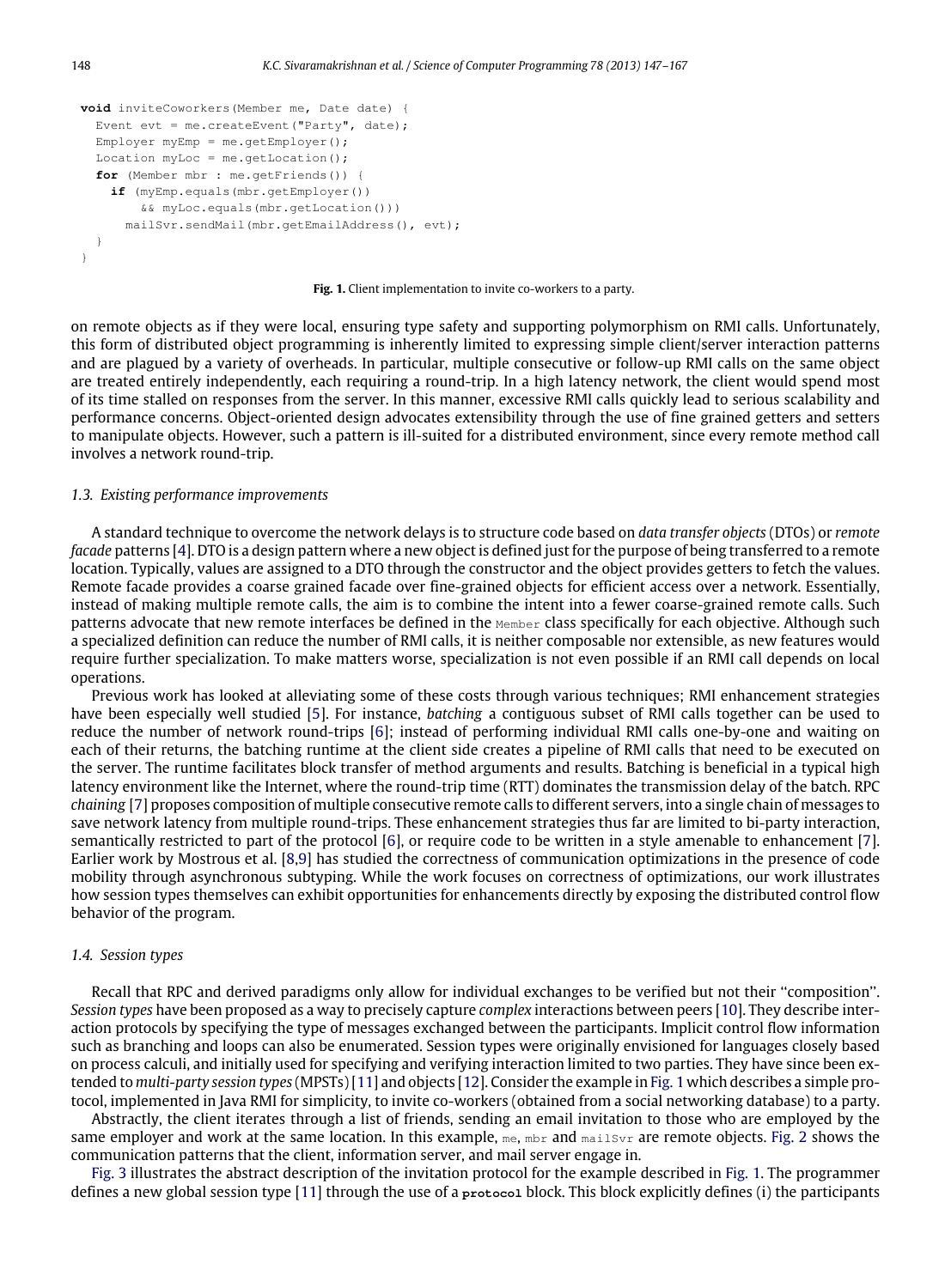<span id="page-2-0"></span>

<span id="page-2-1"></span>**Fig. 2.** Communication pattern for the code presented in [Fig. 1.](#page-1-0) Squares represent communicating parties, circles show remote objects, and arrows depict communications. The dotted box represents communications done in a loop.

```
protocol invitation {
 participants: client, infoSvr, mailSvr
  .infoSvr->client: <Employer>
  .infoSvr->client: <Location>
  .infoSvr:
   [infoSvr->client: <Member>
     .infoSvr->client: <Employer>
     .infoSvr->client: <Location>
     .infoSvr->client: <EmailID>
     .client: {
       INVITE: client->mailSvr: <EmailID>
               .client->mailSvr: <Event>,
      NOOP:
     }
    ]*
}
```
**Fig. 3.** Global session type of invitation example.

of the protocol, (ii) the types of messages exchanged between the participants, and (iii) the order in which the messages are exchanged. Messages are sent asynchronously between the participants. Each message in the protocol has a syntax  $A \rightarrow B$ :  $\langle T \rangle$ , defining that the participant A sends to participant B a message whose type is T. For each friend on the friends list, the infoSvr sends the member information to the client. This is represented by a recursive type, infoSvr: [...]\* (see lines 6 to 15). infosvr is the loop guard in the recursive type since it decides whether the next iteration of the loop is executed. Based on the location and employer, the client chooses to send an email invitation (see lines 11 to 14). Notice that the protocol is abstract in both the event and who is invited. The actual implementation of the protocol is specified by the client. The participants can be statically verified for conformance to the protocol.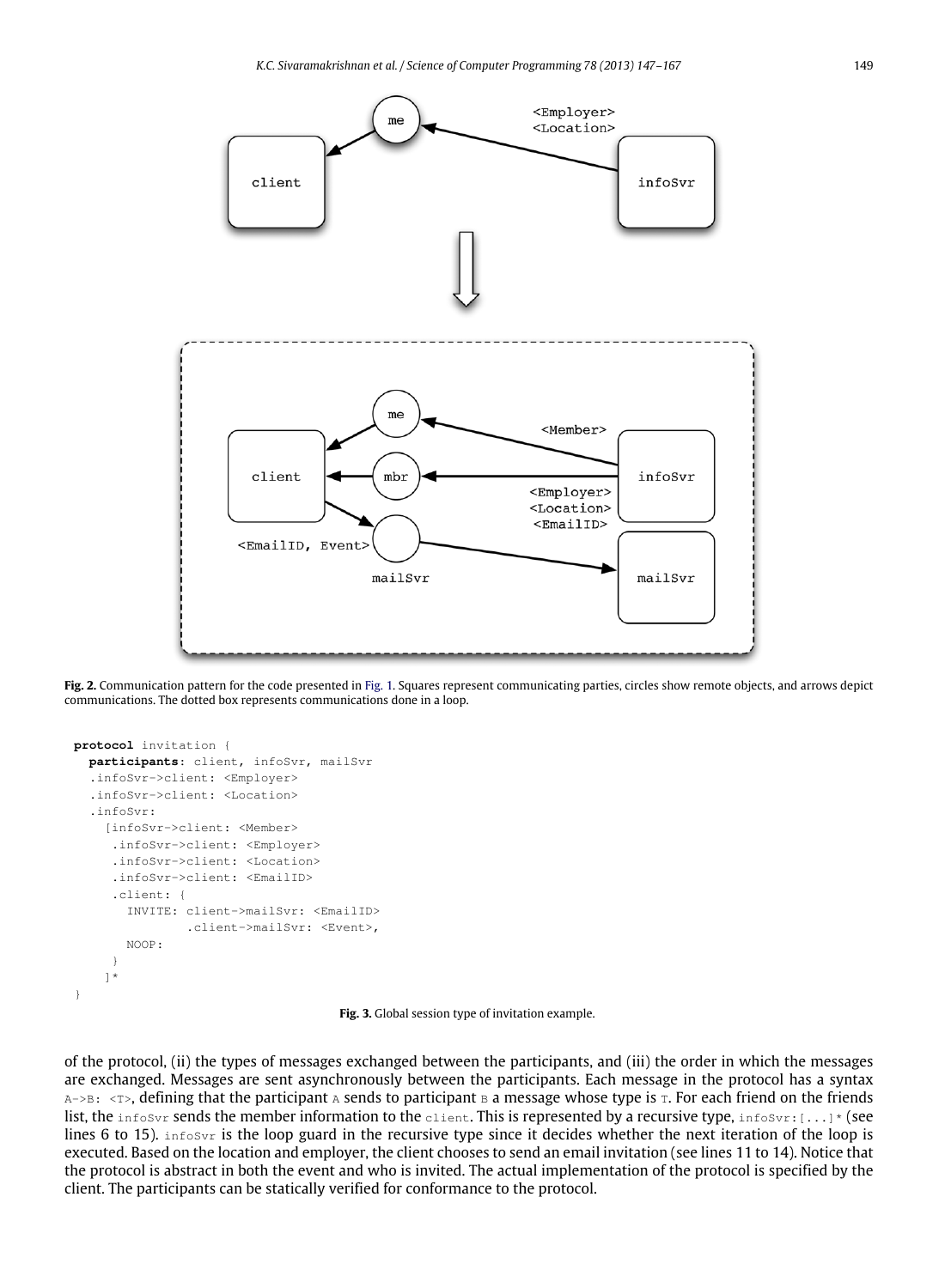#### *1.5. Session type guided interaction*

We observe that explicit control flow information manifest in MPSTs opens intriguing avenues for global performance enhancement of distributed multi-party interaction. In this paper, we present a session type guided framework for enhancing performance of distributed Java object interaction. Our approach however does not stop at individual, previously described bi-party enhancements and the use of MPST information solely. We introduce *combined* type- and compiler driven performance enhancements extending previously described bi-party enhancements to multiple participants and allowing for their seamless composition.

Consider the invitation protocol example. It is evident from the corresponding session type that the first two messages from the infoSvr, namely Employer and Location, can be batched together as a single message. Similarly, the first four messages in the recursive type can be batched together. However, is it possible to batch multiple iterations of the recursive type together? This is less clear. First, we must assert that the INVITE message sent by the client to the mailSvr does *not* influence the next iteration of the infosvr. Since MPSTs explicitly define all remote interactions, we can statically assert that there is no causal dependence between a message sent to  $_{\text{mailSvr}}$  and subsequent iteration decisions of  $_{\text{infoSvr}}$ . With this knowledge, the code can be rewritten such that information about all of the friends is sent to the client in one batch. The client sends the mailSvr a batch of email addresses of friends who are to be invited to the party. Thus, the entire protocol is performed in two batched network calls, while still adhering to the protocol specification.

#### *1.6. Contributions*

In this paper, we study the interaction, composability, and performance of enhancement strategies for distributed interacting objects. This is the first work that combines session types information with data flow analysis for composable enhancement of such interactions. We implement our enhancements through a framework called Sting, including an optimizing compiler and distributed runtime infrastructure. The framework relies on an extension of Java, supporting specification of multi-party session types. Our MPST syntax extends the bi-party session type syntax from SessionJava [\[13\]](#page-20-4). In summary, the main contributions of the paper include:

- A Java extension that integrates multi-party session types.
- A detailed study of performance enhancements in the presence of a global interaction protocol expressed through MPSTs as well as a corresponding program.
- An empirical evaluation of enhancement strategies in a prototype framework, conducted in Emulab [\[14\]](#page-20-5) and Amazon's Elastic Compute Cloud (EC2) [\[15\]](#page-20-6).

## *1.7. Roadmap*

The remainder of the paper is organized as follows. In Section [2,](#page-3-0) we present background information on session types. Section [3](#page-6-0) describes our performance enhancements derived from session types and program analysis. The design of our compiler and runtime system is presented in Section [4.](#page-10-0) A detailed study of performance benefits through enhancements is given in Sections [5](#page-12-0) and [6](#page-17-0) discusses their implications. Related work is described in Section [7.](#page-18-0) Section [8](#page-19-8) concludes with final remarks.

## <span id="page-3-0"></span>**2. Programming with session types**

This section recalls concepts underlying session types and presents the syntax and semantics of our Java implementation of MPSTs which is inspired by the implementation of bi-party session types of Hu et al. [\[13\]](#page-20-4).

## *2.1. Local types*

While *global* session types [\[11\]](#page-20-2) in a multi-party session provide a universal view of the protocol involving all of the participants, *local* session types reveal only those interactions for a given participant. A projection from a global session type to such a local session type for each participant is well-defined for a coherent global session type [\[11\]](#page-20-2). [Fig. 4](#page-4-0) shows the local session types for the invitation protocol projected from the global session types in [Fig. 3.](#page-2-1) The local types are, indeed, very similar to global types except that only those actions which influence the participant appear in the participant's local session type. Message sends and receives are explicit in the local session type as is the order in which they are performed.

As in related systems, the programmer implements only the global session types. The compiler automatically generates the local session types and checks the session implementation for conformance. In particular, the local session types presented in the paper are just internal representations of the compiler, and are not part of the session type syntax exposed to the programmer.

The local type for the infoSvr is given in **protocol** invitation@infoSvr. Message sends are represented by A: !<T>, defining that the local participant sends to participant A a message of type  $T$ . Conversely, B:  $2(T)$  shows that the local participant waits to receive a message of type  $T$  from participant B. The syntax  $T_1 \ldots T_k$  represents that this participant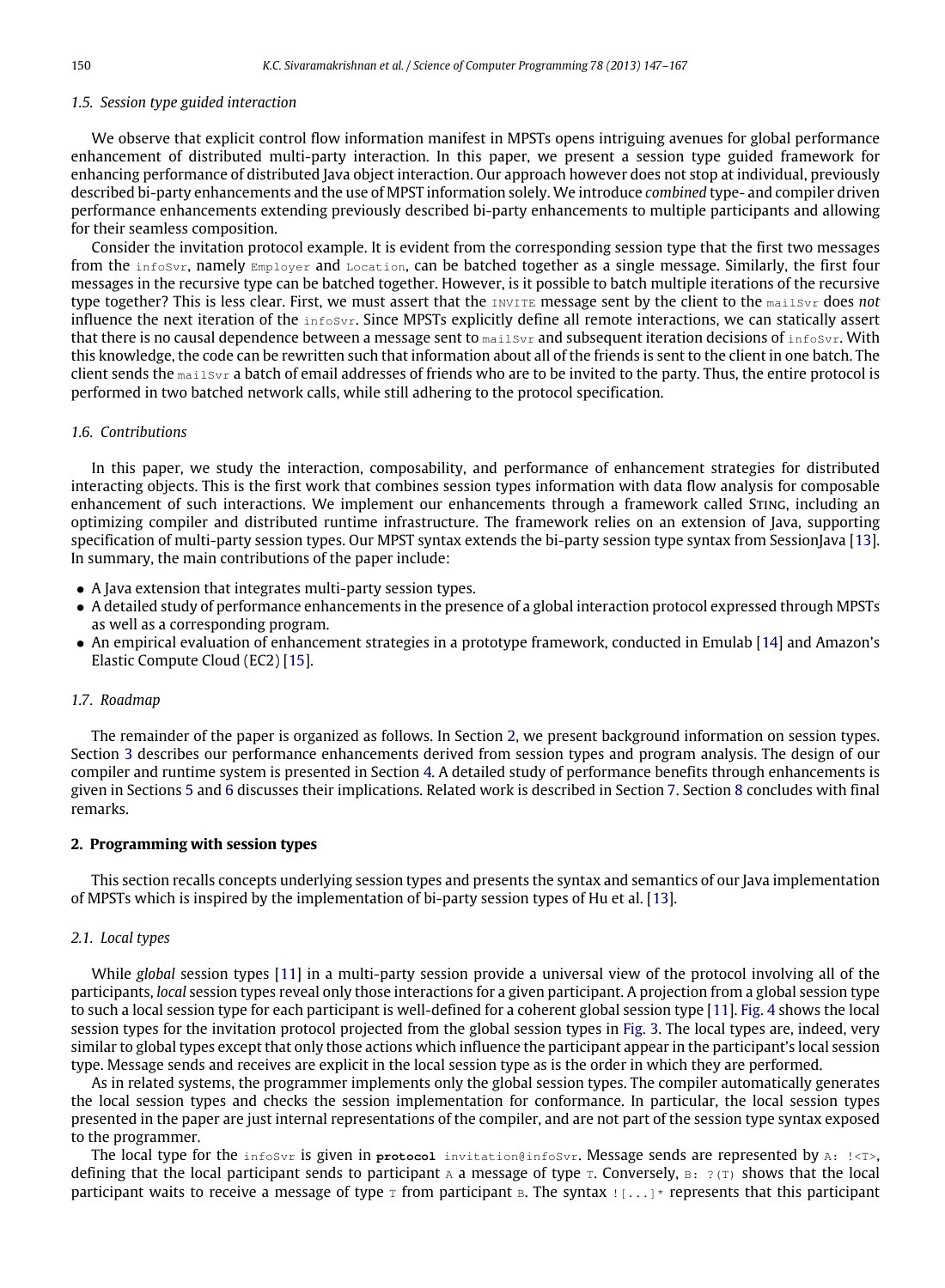```
protocol invitation@mailSvr {
 .infoSvr:
   ?[client:
       ?{INVITE: client:?<EmailID>
                 .client:?<Event>,
         NOOP:
        }
     ]*
}
protocol invitation@client {
 .infoSvr: ?<Employer>
 .infoSvr: ?<Location>
 .infoSvr:
   ?[infoSvr: ?<Member>
      .infoSvr: ?<Employer>
      .infoSvr: ?<Location>
      .infoSvr: ?<EmailID>
      !{INVITE: mailSvr:!<EmailID>
               .mailSvr:!<Event>,
       NOOP:
       }
     ]*
}
protocol invitation@infoSvr {
 .client: !<Employer>
 .client: !<Location>
 .![client: !<Member>
  .client: !<Employer>
  .client: !<Location>
  .client: !<EmailID>
  .client:
     ?{INVITE:, NOOP:}
 ]*
}
```
Fig. 4. Local session types for mailSvr, infoSvr and client.

controls the loop iteration while all the participants with  $A: 2[...]$ \* execute the next iteration of the loop only if A chooses to execute the next iteration. Similarly, the syntax  $\{L1:T1,\ldots\}$  states that this participant chooses one of the set of labels {L1,...} to execute and other participants with A: ?{L1:T1',...} also execute the same label.

#### *2.2. Session initiation*

[Fig. 6](#page-5-0) shows how a new session is initiated and how other participants join the session with the help of  $s$ JService. A participant can participate in a protocol by using the create method, and providing the protocol and participant name. Multiple instances of the protocol can be executed concurrently by instantiating new SJService objects. Other participants can be added to the protocol using the  $\alpha$ ddParticipant method and providing the participant location through a host name and port number pair. The request method initiates the protocol and returns a *session socket group*. A session socket group allows a host to communicate with other participants as dictated by the respective protocol. Communications on the session socket group are type checked using the corresponding local type to ensure that the participant adheres to the protocol.

#### <span id="page-4-1"></span>*2.3. Session implementation*

Once a session socket group has been created, the programmer uses a special application programming interface (API) for sessions – the *session API* – to implement the actual communication and control structures. [Fig. 5](#page-5-1) shows the mapping between protocol description syntax and session API, which extends the one proposed by Hu et al. [\[13\]](#page-20-4) for bi-party session types. We extend the send and receive syntax to explicitly denote the participant who performs the matching communication. Previous work on multi-party session types explicitly creates *session channels*, possibly shared, for communication between peers [\[11\]](#page-20-2). We assume that each participant has a unique channel to every other participant. We intentionally omit channel sharing to avoid proposing enhancements which could depend on such sharing. This also avoids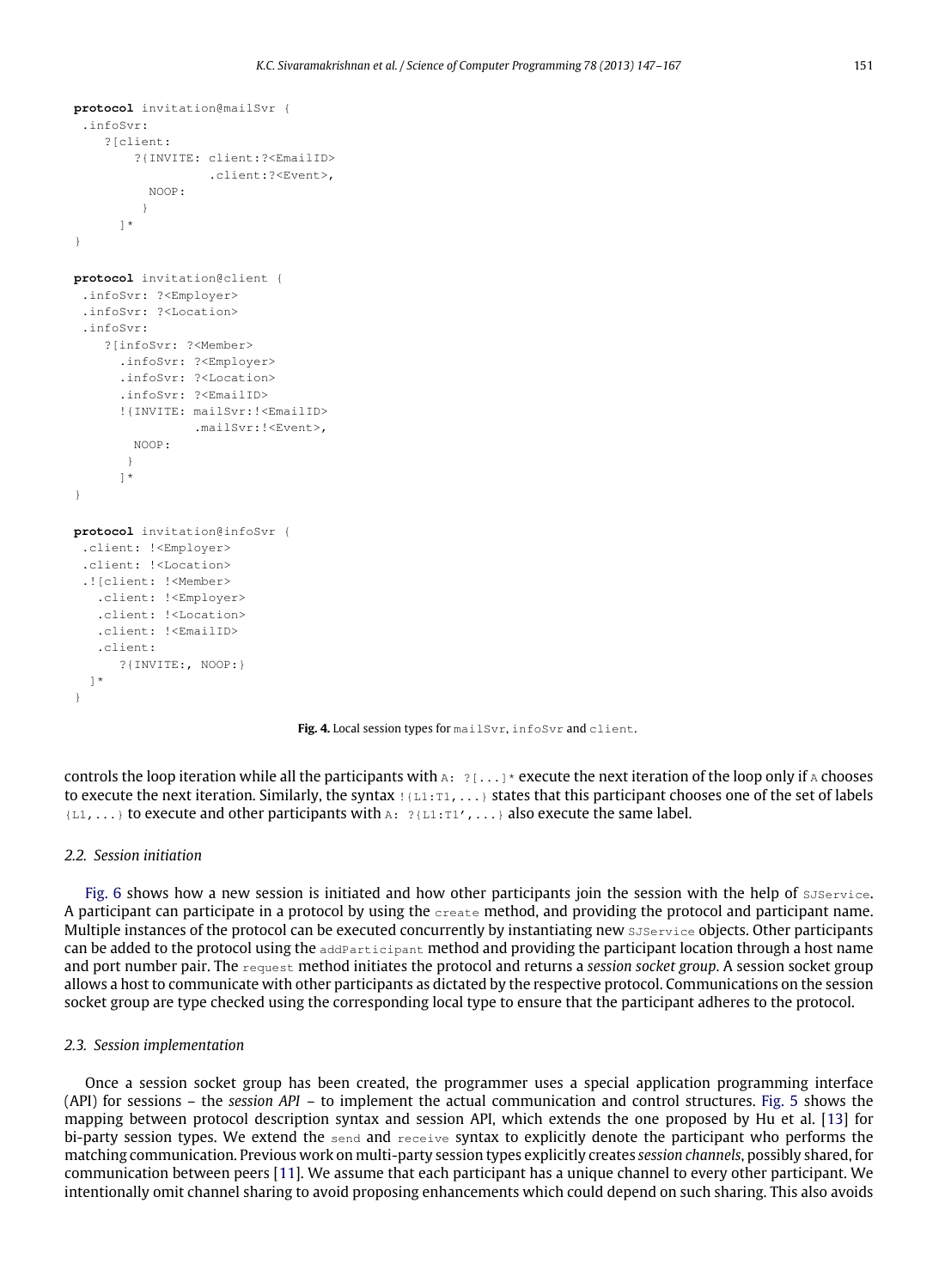<span id="page-5-1"></span>conflicts with linearity analysis. Inversely, the implicit naming of participants by designating channels statically exposes fine-grained information on interaction. By similar lines of reasoning we do not take delegation into account and, as in most work on session types, we assume that individual logical participants are single-threaded (multi-threading can allow for co-location of participants).

<span id="page-5-0"></span>

| Protocol syntax        | API call                 | Purpose                      |
|------------------------|--------------------------|------------------------------|
| $A: \quad !< T>$       | ss.send(obj, "A")        | sends $\circ$ bj of type T   |
| A: ?(T)                | ss.receive("A")          | receives object of type T    |
| $! \{L:T, \ldots\}$    | $ss.outbranch(L)$ { }    | body of case $L$ of type $T$ |
| $A: ?{L:T, }$          | $ss.inbranch("A")$ { }   | body of case $L$ of type $T$ |
| $!\lfloor T \rfloor$ * | ss.outwhile(bool_expr){} | body of outwhile of type T   |
| A: ?T                  | $ss.\in while("A")$ { }  | body of inwhile of type $T$  |

**Fig. 5.** Protocol description syntax and its mapping to the session API.

```
void inviteCoworkers() {
 final noalias SJService service =
   SJService.create(invitation, "client");
 service.addParticipant("infoSvr", "infoSvr.host", 8888);
 service.addParticipant("mailSvr", "mailSvr.host", 9999);
 final noalias SJSocketGroup ss = service.request();
 Employer myEmp = (Employer)ss.receive("infoSvr");
 Location myLoc = (Location)ss.receive("infoSvr");
 Event evt = me.createEvent("Movie", date);
 ss.inwhile("infoSvr") {
   Member m = (Member)ss.receive("infoSvr");
   Employer emp = (Employer)ss.receive("infoSvr");
    Location loc = (Location)ss.receive("infoSvr");
    EmailID eid = (EmailID)ss.receive("infoSvr");
   if (myEmp.equals(emp) && myLoc.equals(loc)) {
      ss.outbranch(INVITE) {
       ss.send(eid, "mailSvr");
       ss.send(evt, "mailSvr");
     }
   } else {
     ss.outbranch(NOOP) {}
   }
 }
}
```
**Fig. 6.** Client implementation of invitation protocol using session API.

Using the session API described above, the client described in [Fig. 1](#page-1-0) can be expressed as outlined in [Fig. 6.](#page-5-0) The inwhile loop runs an iteration if the corresponding  $_{\text{outwhile}}$  loop at the  $_{\text{infoSvr}}$  is chosen to run an iteration. The label choice made at the outbranch is communicated to the peers who wait on the corresponding inbranch. The peers then execute the code under the chosen label. In order to type-check the participants for protocol conformance, we assume that the protocol description is available at every participant during compilation. Exceptions are raised if any of the participants of the protocol fail. A node failure results in the termination of the protocol, though we could envision a system where a participant replica could continue the protocol.

## *2.4. Extensions*

Our multi-party session type implementation supports additional extensions to the session type description and the session API. These extensions capture the programmer's intent that enables our compiler and runtime system to precisely introduce optimizations when it is beneficial to do so, and provide fine-grained control over limiting the extent of optimizations.

#### *2.4.1. Explicit buffer flushing*

Batching can be undesirable in situations where the responsiveness of the application is a priority. An example scenario would be an ssh session, where an undue delay in the response is detrimental to the utility of the application. Since our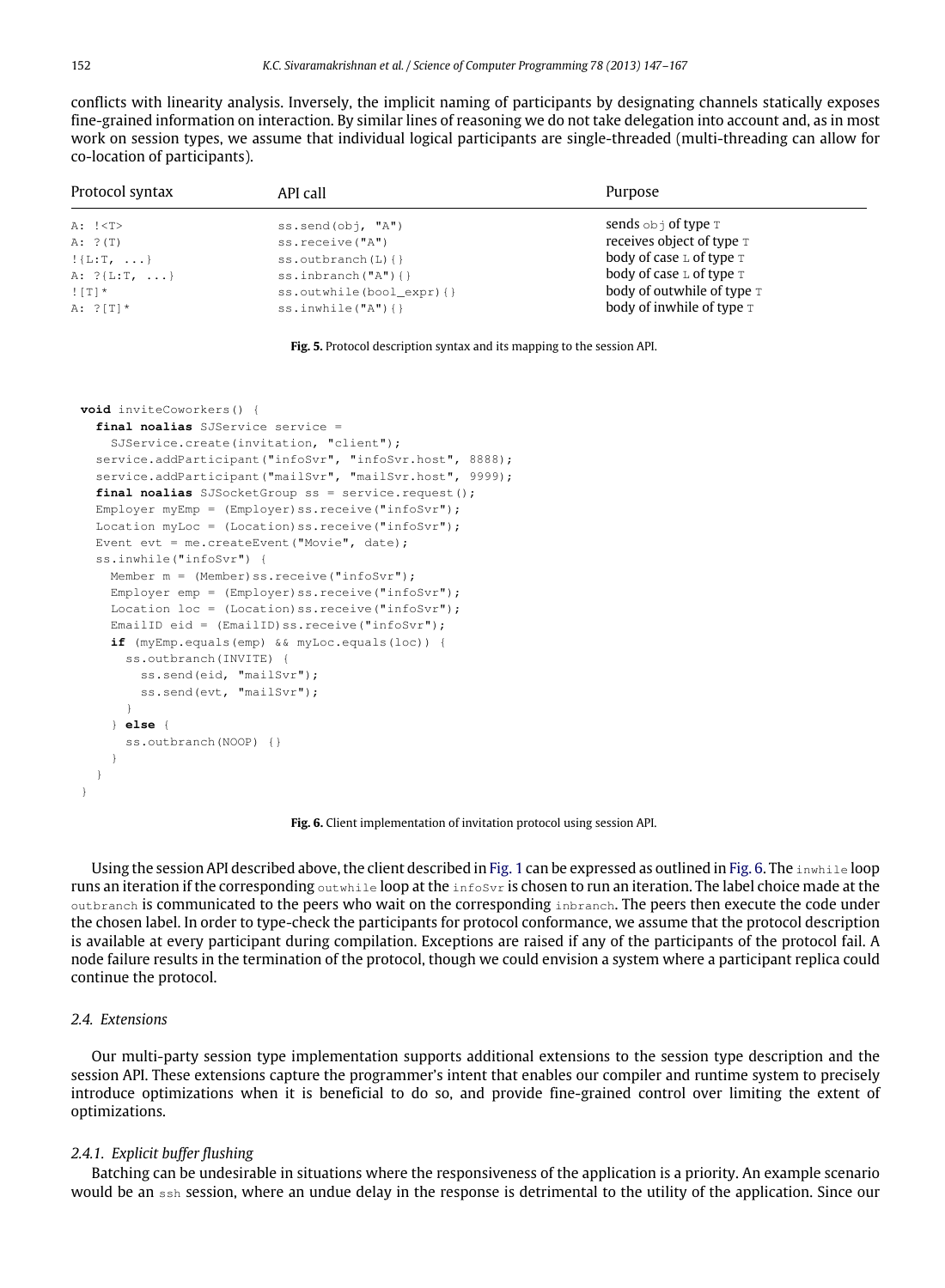#### **Table 1**

<span id="page-6-1"></span>Summary of tasks involved in different phases of the system with respect to optimizations. Composability refers to the composition of optimization opportunities identified statically and dynamically by the infrastructure.

| Optimization                      | Type inspector                                   | Compiler                                 | Runtime                          |
|-----------------------------------|--------------------------------------------------|------------------------------------------|----------------------------------|
| Batching sends<br>Choice lifting  | Identify opportunities<br>Identify opportunities | Transform<br>Transform                   | Compose & tune<br>Compose & tune |
| Batching sends with<br><b>DFA</b> |                                                  | Identify<br>opportunities<br>& transform | Compose & tune                   |
| Chaining                          | Identify opportunities                           | Transform                                |                                  |
| Continuation<br>exporting         | Identify opportunities<br>(through annotations)  | Transform                                |                                  |

enhancements are not aware of the quality of service requirements of the application, our enhancements can be problematic in certain instances. Hence, our system provides a way to manually flush send buffers, using the  $f$ lushBuf method on the session socket group. By invoking this method, programmers can control the limit for batching. Although we envision our optimizations to be applied for applications where this kind of responsiveness is not a priority, the flushBuf method can be used to selectively specify instances where sends need to be discharged without delay.

#### *2.4.2. Deployment characteristics*

The information about the available bandwidth and inter-network latencies between the participants can be supplied as an optional parameter along with the global protocol description. Although this information can be measured *after* deployment, it becomes necessary to supply this information explicitly, if the compiler is to make informed optimization decisions, which happens *before* deployment. This information is utilized, for example, to decide that batching might not be profitable if the latency between the participants is very less.

## *2.4.3. Performance characteristics*

Session types do not reveal whether a particular participant is a thin, mobile client, with limited computing resources, or a fat server, with ample processing power. This information is necessary to decide whether certain optimizations that migrate computations (Section [3.5\)](#page-10-1) do not introduce detrimental effects. To this end, we introduce an optional parameter in the global protocol description, to capture the performance characteristics of participants. The participants in the global protocol can be optionally tagged as belonging to one of the three classes – SERVER, CLIENT, and MOBILE, presented in the decreasing order of computational power. Computation, if migrated, is always from a participant with less computing power to one with more.

### <span id="page-6-0"></span>**3. Performance enhancement strategies**

This section presents our session type guided performance enhancements. In general, the optimization opportunities are inferred from the session types, which are passed to the optimizing compiler. The session compiler performs modular code transformations that express the optimizations, while preserving the protocol correctness. The session runtime performs further optimizations by composing together optimizations performed by the compiler. The session runtime also tunes the optimizations, such as limiting the size of batches, performing timed flushes, etc. [Table 1](#page-6-1) summarizes the tasks performed in each phase of the system with respect to the optimizations. In this section, we will present the enhancements in the increasing order of complexity along with the explanation for tasks performed in each phase of the system.

#### <span id="page-6-2"></span>*3.1. Batching sends*

Multiple consecutive sends to the *same* participant are batched together, provided there are no intervening receives by the sender. For example, in the session type shown in [Fig. 3,](#page-2-1) the two sends at the beginning are tagged as batchable by the type inspector. The compiler then performs code transformation to remove the implicit flush at the end of the first message send, such that the messages are not flushed immediately. This provides an opportunity for the runtime to wait for further messages to construct a batch. These batched sends are represented in the *enhanced session type* as:

infoSvr->client: <Employer, Location>

The enhanced session types are only used as a way to illustrate our optimizations and are not a programming idiom. As illustrated in [Table 1,](#page-6-1) the type inspector identifies the batching opportunities, which is utilized by the compiler and runtime system to perform the optimization. When the runtime system encounters the first message send of type  $_{Emp1oyer}$ , instead of eagerly pushing the message out, it waits for the second message of type Location. A batch is created with both of these messages and sent to the client.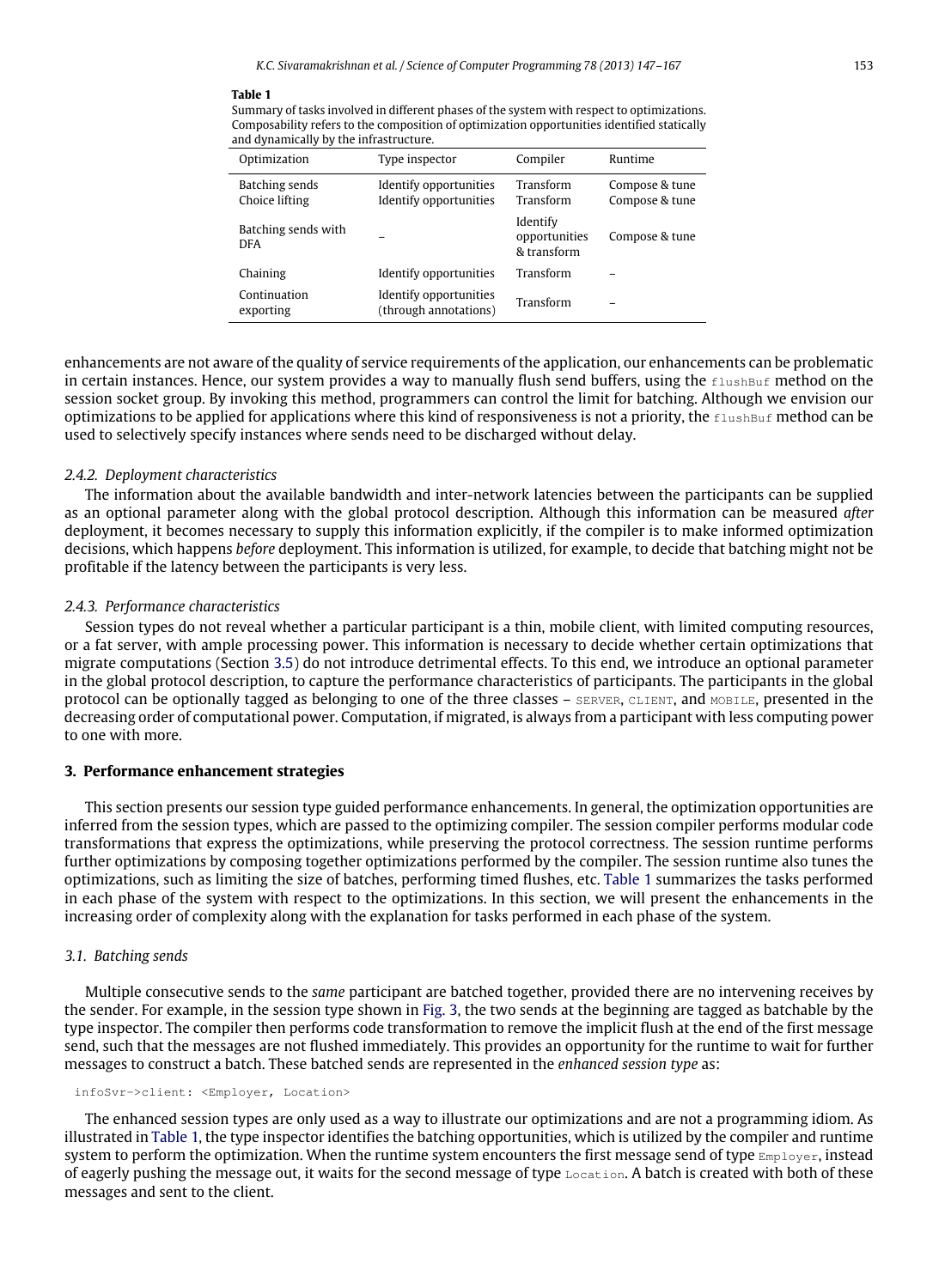The runtime at the client decouples the messages and passes them individually to the program. Batching, therefore, remains transparent to the program. The type inspector also exposes opportunities for batching sends in a recursive type if the participant acting as the loop guard does not perform any receives in the body of the loop. The following example shows a global session type, that captures the interaction between three participants; server, client1 and client2. In every iteration of the outwhile loop, the server sends to client1 a string followed by client1 sending to client2 an **int**. Also, the server decides if the next iteration of the loop has to be executed. This information is broadcast to other participants, which also execute an iteration, if the server decides to do so.

```
server: [server->client1: <String>
        .client1->client2: <int>]*
```
## is enhanced to

```
server->client1: <String>*
client1->client2: <int>*
```
where all of the messages from server to client1 and from client1 to client2 are sent in individual batches. Notice that the enhanced session type does not have a loop. The sends occurring in a loop pattern are often resolved during batch data update, when objects belonging to a collection are updated. If the loop guard performs a receive in the body of the loop, sends across multiple iterations of the loop cannot be batched since the decision to run the next iteration of the loop might depend on the value of the message received. Consider the following global session type:

```
server->client: <bool>
.client: [server->client: <bool>]*
```
where a possible client implementation could be

ss.outwhile(ss.receive("server"));

Here, sends should not be batched as every receive depends on the previously received value.

### *3.2. Choice lifting*

Choice lifting is an enhancement by which label selection in a choice is made as early as possible so that more opportunities for enhancements are exposed. Consider the following snippet of protocol description:

```
B->A: <bool>
.A: [A->B: <int>
    .A: {L1: A->B: <String>,
        L2: A->B: <bool>}]*
```
Apart from the two application generated messages, the runtime also sends two control messages in each iteration. Both control messages are sent from A to B. The first control message is for the recursion informing B to execute one more iteration, and the second message is the branch label chosen by A. Thus, the number of messages sent in the above protocol is  $1 + 4 \times$  *num iterations*.

The type inspector identifies that participant  $\Delta$  is the guard in both the recursive type and the choice. Since the boolean conditional at the choice can only depend on the last received message at A (which is the receive of a **bool** at line 1) and any local decisions made at  $A$ , the choice can be lifted as far as the most recent message reception. The compiler performs code transformation, the result of which is captured by the following enhanced session type:

```
B->A: <bool>
.A: {L1: A->B: <int, String>,
   L2: A->B: <int, bool>}*
```
Participant  $B$  first sends a boolean message to  $A$ . This is followed by a single batched message from  $A$  to  $B$ , where each individual message inside the batch is <L1, **int**, String> or <L2, **int**, **bool**>. In other words, each message has the label information (*control messages*) batched along with the payload. Since there are no intervening receives in <sub>A</sub>, all such messages can be batched. The enhanced session type needs to perform just two message sends. If the optimized choice were to be followed by another message send or a series of sends from  $A$  to  $B$ , our runtime will compose together the optimized choice with the subsequent batch into a single message. Thus, batching sends are composable with choice lifting as mentioned in [Table 1.](#page-6-1)

#### *3.3. Batching sends with data flow analysis*

In client/server systems, often we encounter a pattern where a client requests items in a collection and based on some property of the item, chooses to perform an action on the item. Consider the modified version of the invitation example presented in [Fig. 3,](#page-2-1) where there is a single participant named server instead of infoSvr and mailSvr. As with the original example, based on the employer and location of the member, the client chooses to invite the member to the party. We define the local session type at server below.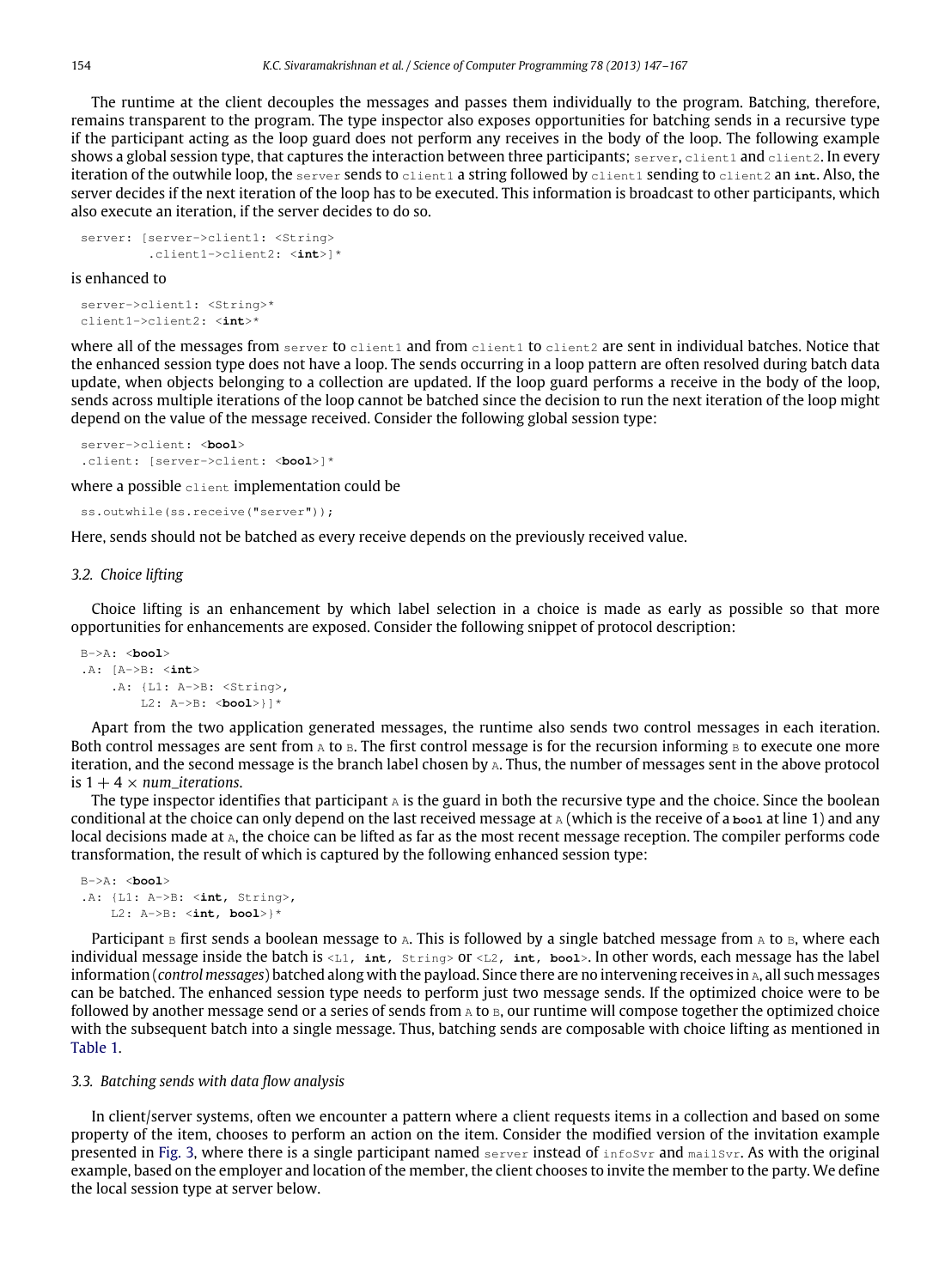```
protocol invitation@server {
 .client: !<Employer>
  .client: !<Location>
  .![client: !<Member>
    .client: !<Employer>
    .client: !<Location>
    .client: !<EmailID>
    .client:
     ?{INVITE: client: ?<EmailID>
               .client: ?<Event>,
       NOOP:
      }
  ]*
}
```
The following snippet shows the enhanced version of this type, where consecutive sends have been batched through our batching optimization defined in Section [3.1.](#page-6-2)

```
protocol invitation@server {
  .client: !<Employer, Location>
  .![client: !<Member, Employer, Location, EmailID>
    .client:
     ?{INVITE: client: ?<EmailID, Event>,
       NOOP:
      }
  ]*
}
```
The server is the loop guard in this example, deciding whether to execute the next iteration of the loop. At every iteration, the server might receive two values of type EmailID and Event corresponding to INVITE branch, or receive no values corresponding to NOOP branch. Session types do not tell us whether such a received value influences the boolean conditional at the loop entry or the sends in the loop. Session types give us the control flow information, but no data flow information. Hence, our type inspector will not be able to identify further batching opportunities.

To address this limitation, we implement a data flow analysis in the compiler which determines whether the loop conditional or the sends are dependent on any of the receives in the loop body. This analysis is similar to the one described in remote batch invocation [\[6\]](#page-19-5). Our analysis is an extension of standard ''def-use'' analysis, and transitively tracks any received value that might flow to a send or affect the looping decision on an outwhile. If independence of a ''use'' cannot be asserted, we pessimistically avoid such batching to retain safety.

Session type information allows us to precisely determine the scope of the analysis. In the above example, the data flow analysis might show that neither the loop conditional nor the sends are dependent on the receives. In this case, we can enhance the session type as below, in which all of the sends are batched, followed by a second batch with all receives.

```
protocol invitation@server {
 .client: !<Employer, Location>
  .client: !<Member, Employer, Location, EmailID>*
  .client:
    ?{INVITE: client: ?<EmailID, Event>,
     NOOP:
     }*
}
```
Again, note that the runtime can perform further optimizations by composing the optimized loop with subsequent messages, if any, from the client to the server.

#### <span id="page-8-0"></span>*3.4. Chaining*

Chaining is a technique to reduce the number of cross-site RMI calls. Chaining can significantly reduce end-to-end latency in a setting where the participants are geo-distributed [\[7\]](#page-19-6). Chaining helps to avoid forwarding patterns in the protocol. Our implementation leverages continuations to implement classic chaining optimizations. To illustrate, consider a user shopping for music from his phone in an online music store like Rhapsody, Amazon MP3, etc., over a 3G network. The user requests an album and buys songs with ratings higher than 8 of 10 from that album. The user then transfers the songs to his/her desktop personal computer (PC), which is connected to the Internet. The following snippet shows the pseudo-code for the phone written in an RMI style. [Fig. 7](#page-9-0) graphically depicts the communication protocol for the code given below.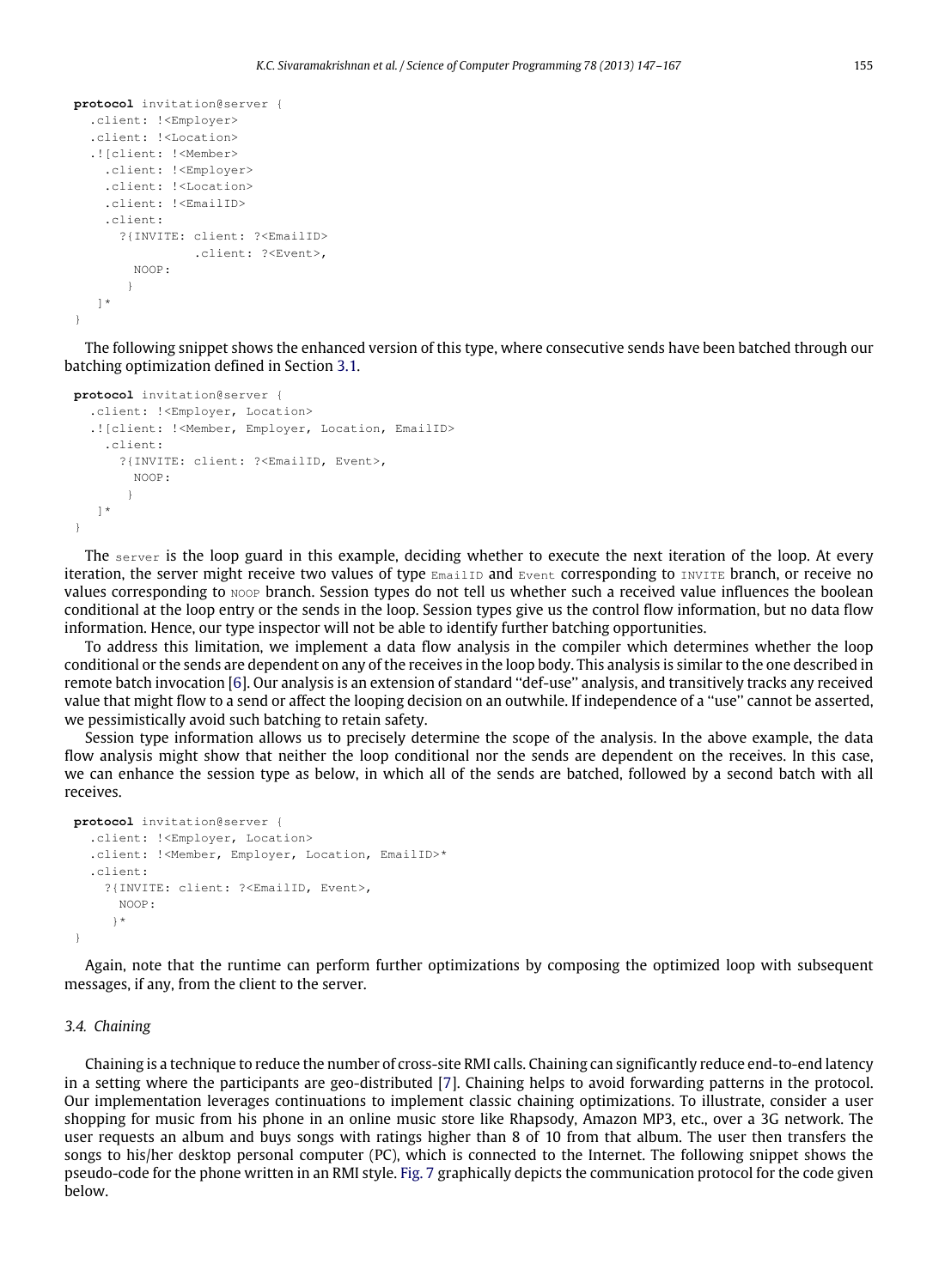<span id="page-9-0"></span>

**Fig. 7.** Communication pattern for the onlineShopping method. Squares represent communicating parties, circles show remote objects, and arrows depict communications. The dotted box represents communications done in a loop.

```
void onlineShopping() {
  Album a = Vendor.album ("Electric_Ladyland");
  for (SongInfo si : a) {
    if (si.rating() > 8) {
      Song s = si.buy();
      PC.put(s);
    }
  }
}
```
The corresponding session type for this protocol is given hereafter.

```
protocol onlineShopping {
 participants: vendor, phone, PC
  .phone->vendor: <String>
  .vendor->phone: <Album>
  .vendor:
  [vendor->phone: <SongInfo>
   .vendor->phone: <int>
   .phone: {BUY: vendor->phone: <Song>
                 .phone->PC: <Song>,
           NOOP:
          }
  ]*
}
```
Our type inspector performs batching sends enhancement on the loop with vendor as the loop guard, thereby sending all the SongInfo's in a batch to the phone. Based on the rating, the phone downloads the song and puts it on a desktop PC. Observe that songs are transferred to the PC through the phone connected to a high latency, low bandwidth network.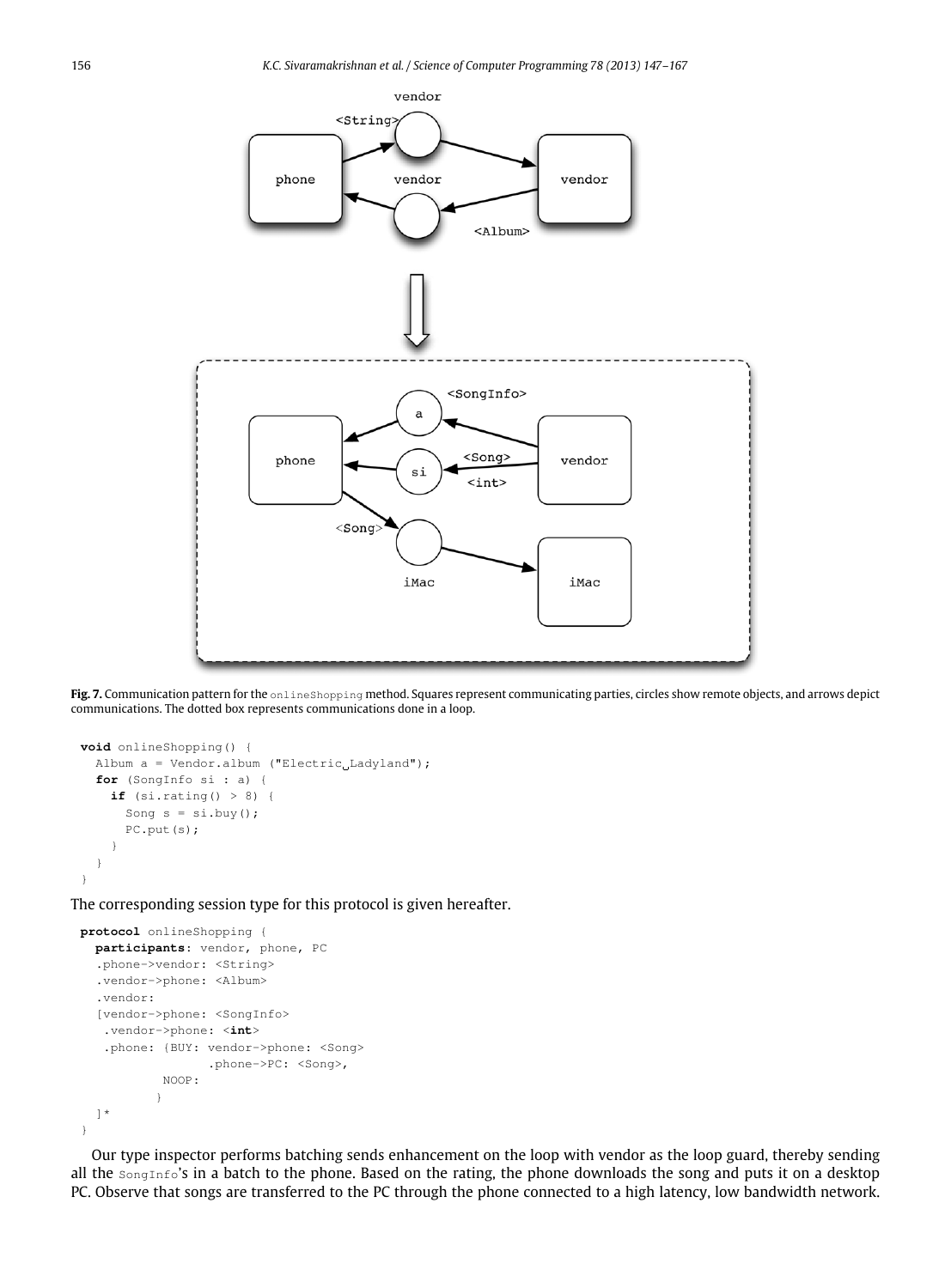Chaining allows the songs to be directly transferred to the PC. Let us observe the local type of the onlineShopping protocol at the phone. The following code snippet shows the local type under the  $BUT$  label of the choice.

```
!{BUY: vendor: ?(Song) .PC: !<Song>, NOOP: }
```
The type inspector observes that the phone receives a message of type  $Song$  from the vendor before the sending of a Song. When such a potential forwarding pattern is encountered, the compiler is informed to inspect the intermediate code block to find if the intermediate computation depends on local state. If the intermediate computation is stateless, we export the continuation to the original sender, so that the data can directly be forwarded to the destination. Our implementation leverages continuation exporting to implement classic chaining. In this case, the phone chooses to forward the song based on the rating received from the server. Hence, we export this continuation from phone to vendor, which makes the forwarding decisions and forwards the song to the desktop machine in one batch. Notice that instead of two transfers of the songs on a slow 3G network, we transfer the songs once over high-speed Internet. The optimized global session type for the online shopping example is shown below.

```
protocol onlineShopping {
  participants: vendor, phoneExp, PC
  phoneExp->vendor: <String>
  .vendor->phoneExp: <Album>
  .vendor->phoneExp: <SongInfo, int>*
  .phoneExp->vendor: {BUY|NOOP}*
  .vendor->phoneExp: <Song>*
  .phoneExp->PC: <Song>*
}
```
The new participant  $_{\text{phoneExp}}$  is the exported version of phone, running on the same host as the vendor. Hence, the communication between vendor and  $_{\text{phoneExp}}$  is local. As soon as the protocol is started, the continuation from the phone is exported to the site of vendor. The vendor and  $_{\text{phoneExp}}$  exchange local messages to determine the songs to be transmitted, and finally the songs are transmitted to the PC in one batch.

One of the key advantages of our system is the ability to seamlessly combine various enhancement strategies. Notice that the example just described effectively combines batching sends (to send songs in one batch), chaining (to skip the phone in the transfer) and continuation exporting (the logic to only choose the song with rating of at least 8).

#### <span id="page-10-1"></span>*3.5. Exporting continuations*

The continuation exporting leveraged to implement classic chaining can be extended for more general optimizations. Let us reexamine the example in [Fig. 1.](#page-1-0) The client just examines the location and employer of the member profiles — all of which are located on the server — to decide on invitations. Our data flow analysis shows that none of the client operations depend on the local state of the client, except for the date and the type of event, which is created before any of the remote operations. In such a scenario, we can execute the entire client code on the server. However, this enhancement requires the corresponding fragment of the client's code to be available at the server. Such exportable pieces of code are called *first-class continuations*. Java does not offer language support for capturing, passing, or utilizing such continuations.

Luckily, full-fledged continuations are not necessary. Instead, we leverage compiler support to statically move the continuation code to the destination. We assume that during the compilation process, the whole program code is available. Thus, when our compiler determines that the invitation protocol at the client could be executed in its entirety at the server, it compiles the server code with the readily available client code. Since our enhancements are performed statically, we are able to compile the remote code into the local code. This is a similar approach adopted by multi-tier programming [\[16–](#page-20-7)[18\]](#page-20-8).

By exporting code to where the data is instead of the other way around, we can make immense savings on the data transferred over the network. This is especially beneficial for clients connected to a slow network. However, continuation exporting is impossible if the code to be exported depends on local state. Consider an extension to the invitation example of [Fig. 1,](#page-1-0) where along with checking if a member works for the same employer and location of the person hosting the party, we also require user confirmation before sending out each invitation. The user intervention required at each loop iteration makes continuation exporting impossible. But batching as discussed earlier still applies since the computation is performed at the client. Continuation exporting can also hamper performance if applied without care, since the computation is offloaded to a remote node. For a compute-intensive task, offloading all the computation might overload the server and thus bring down the overall performance. Our experimental results show that continuation exporting benefit thin clients and fat servers (see Section [5.3\)](#page-13-0).

#### <span id="page-10-0"></span>**4. System design**

This section describes the design of our system and runtime architecture used for implementing the enhancements presented previously.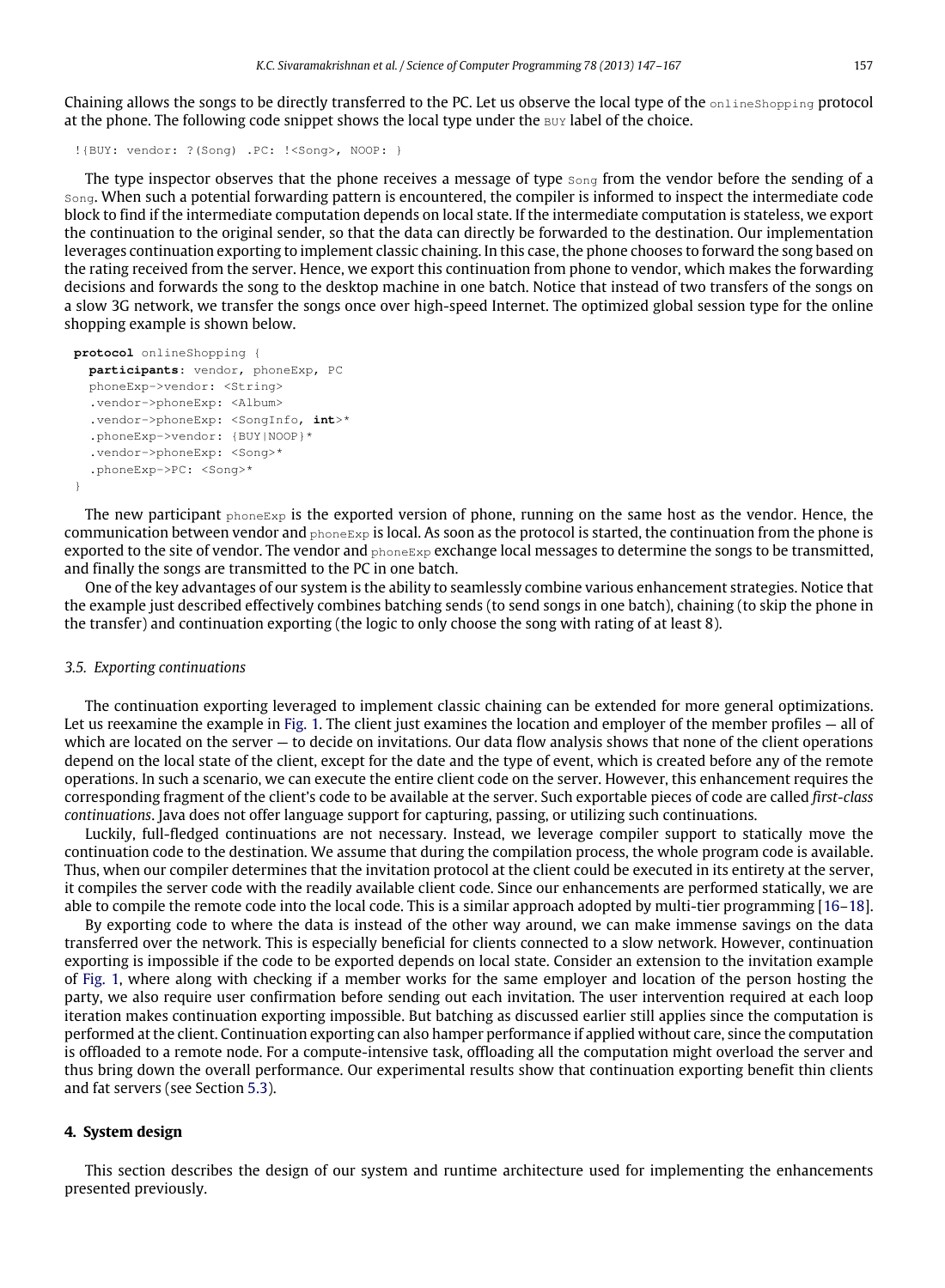<span id="page-11-0"></span>

**Fig. 8.** System design with enhancement strategies.

#### *4.1. Overview*

[Fig. 8](#page-11-0) depicts an overview of the process. The Sting compiler is a combination of a type inspector and Java compiler, whereas the Sting runtime is a veneer on top of the Java virtual machine (JVM). The compiler is utilized to analyze the program, discover enhancement potential, pre-generate code for enhancements, and provide an object model amenable to marshaling and serialization. Thus, the compiler generates specialized code based on our enhancements. Decisions to utilize these enhancements are made at runtime. The Sting compiler has been implemented using the Polyglot [\[19\]](#page-20-9) compiler framework. We utilize the Javaflow continuation library [\[20\]](#page-20-10) for capturing exportable continuations and resuming them at a later point in time.

#### *4.2.* Sting *compiler*

The main tasks of the Sting compiler include verifying the conformance of participant implementation to the session types, analyzing and performing various enhancements, and generating runtime batching rules for the Sting runtime. We will look at some of the interesting implementation details below.

#### *4.2.1. Type checker*

The Sting compiler implements a session type verifier that first checks if the protocol description is well-formed. Then it generates the local session types for each participant and verifies the conformance of an individual participant to its corresponding local session type. A session socket group can be passed as an argument to a function, in which case, the local type of the remainder of the protocol is the type of the argument. Subtyping is allowed on message types, which enables an instance of a subclass of a prescribed class to be sent. The type checker verifies that the string literal in send and receive commands in the session API corresponds to a valid participant in the protocol.

#### *4.2.2. Translation*

The compiler translates the session API to downcalls to the STING runtime API. The send call on the STING runtime API just buffers the messages; when the compiler encounters a reception from a participant, it inserts a flush command on the corresponding participant's sending buffer. This forces the runtime to package the messages and send them to the corresponding receiver.

The compiler also translates implicit control flow information in the session API to explicit messages. outbranch and outwhile are translated to multi-sends to disseminate the control flow information to all participants. inbranch is translated to a receive followed by a **switch** statement on the branches, and inwhile is translated to receiving a boolean in the loop conditional. The compiler performs code reorganization for exporting continuations based on the result of static analysis.

#### *4.3.* Sting *runtime*

Our runtime system is designed as a veneer between a JVM and the user code that conforms to the session types. The runtime exposes a set of APIs that is used for exchanging the messages defined by session types. This API provides the methods defined in Section [2.3.](#page-4-1) The runtime uses TCP sockets to establish connections with other participants and exchange network messages.

#### *4.3.1. Intermediate representations*

The Sting runtime stores an intermediate representation of the optimized session types for use in online decisions. As the runtime gets requests for operations, it consults session type representations to infer the best action to perform. All batching or chaining decisions are made at the initiator runtime. Since this controls the future consequences of the messages, the decisions will always be consistent with the corresponding receivers.

We construct a deterministic finite state machine from the local session type information during initiation. The transitions represent the send and the recv events, and the states represent some valid state of the protocol. The Sting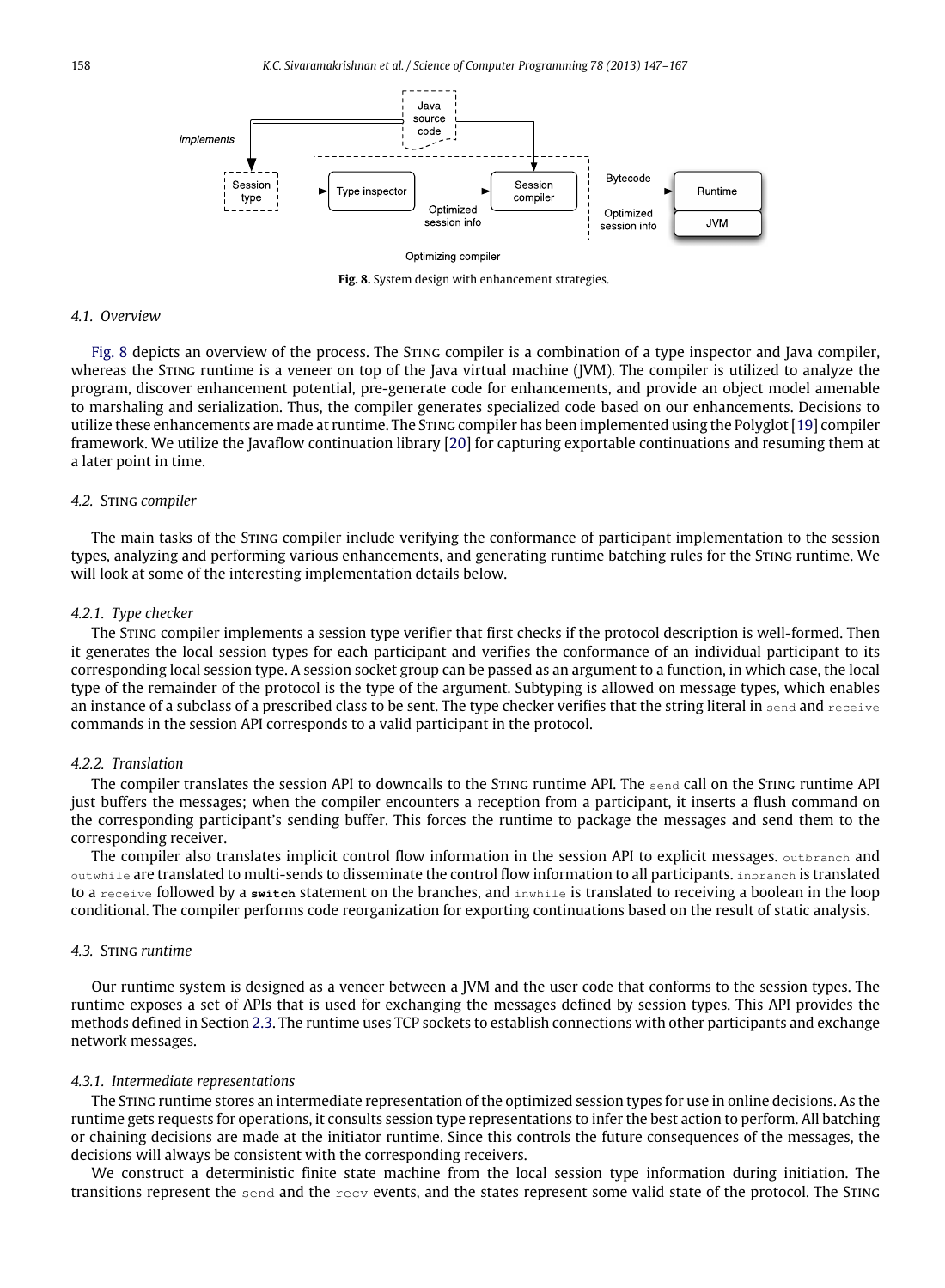compiler generates the state machine along with some special labeled transitions. These transitions identify situations at runtime when all queued messages should be batched and transmitted. For example, a transition that leads out of a loop iteration is generally an opportunity to batch all the loop sends to the receiver.

#### *4.3.2. Session protocol messages*

Whenever a send is called on the runtime, the payload is queued by the runtime for sending. If the runtime decides that the queued messages are to be sent to participant(s), it encodes queued sends into a single object to be transmitted on the network while preserving the order of sends. Each individual message sent is accompanied by meta-data including the receiver, type of the object, etc.

On the receiver side, the incoming messages are first processed by a *deoptimizer*, before reaching the application. The deoptimizer de-serializes the messages, and parses the batch and chain messages. Subsequently, the messages intended for the current participant are delivered to the application, and in the case of chain messages, the messages are forwarded to the intended recipient. Thus, the receive operation in the application is completely unaware of the sender-side optimizations. This design allows us to perform local optimizations on a particular participant during runtime, without affecting the intended communication behavior on the matching participant.

On the sender side, the Sting runtime examines the state machine and flushes messages either through an explicit flush message if the next communication operation is a reception, or if the message is the last message in the protocol. Otherwise the runtime waits for the number of messages buffered to reach a flush threshold, at which point the messages are serialized and flushed. The runtime also flushes out the messages periodically. The period is tunable by the application.

## *4.3.3. Chaining*

When sends are required to be chained along a set of servers, the runtime encodes the intended recipient of each of the messages into the chain message. When a particular receiver in the chain receives the chain, in extracts the messages meant for it and enqueues it to the corresponding local channel. Then, it forwards the rest of the chain to the next receiver along the chain. The next participant is usually the next receiver in the message ordering, but a better decision could possibly be made in some scenarios based on network topology. The original sender of the chain is suspended till all of the messages in the chain have been enqueued on the appropriate channel.

## <span id="page-12-0"></span>**5. Evaluation**

We evaluate the performance gains of our enhancements from experiments that characterize typical scenarios in distributed systems. In particular, we evaluate the system in a simulated environment in Emulab [\[14\]](#page-20-5) as well as in the Amazon Elastic Compute Cloud (EC2) [\[15\]](#page-20-6). Recently, EC2 has become a popular choice of platform for scalable deployment of distributed systems, and this evaluation highlights the substantial benefits from these enhancements.

## *5.1. Experimental Setup*

We first describe the experimental setup for each of these scenarios. Sun Java 1.6 was used for running all our client and server Java programs. The results presented in each case are an average over 20 similar runs.

## *5.1.1. Emulab*

Emulab is an environment for simulating a network of nodes and provides fine grained control over network characteristics such as latency and bandwidth. We used a two node setup for the batching experiments with 1 Mbps link bandwidth and round-trip times (RTTs) of 40, 80 and 150 ms, inspired from ping latencies seen on the Internet. For the chaining experiments, we used 3 nodes, one of which was assigned to be the client machine with low bandwidth and high latency to the servers. The servers have 1 Gb links with local area network latency interconnects. The Emulab machines had 850 MHz Pentium 3 processors with 512 MB RAM.

#### *5.1.2. Amazon elastic compute cloud (EC2)*

Amazon EC2 allows users to rent virtual machine instances in the cloud. Amazon EC2 is becoming one of the most popular platforms for deploying scalable distributed applications. For our experiments, we deploy our applications on four geodistributed datacenters, namely, US East, US West 1a, US West 1b and the European Union (EU). US West 1a and US West 1b are two co-located datacenters in the California area. We used *small* instances in each of the datacenters, which are allocated 1.7 GB of memory, 1 EC2 32-bit compute unit. The median RTT values between the datacenters are given in [Table 2,](#page-13-1) and the bandwidths are given in [Table 3.](#page-13-2) For our chaining experiments in EC2, we instantiate the servers in US West 1a, 1b which have a high bandwidth, and experiment with clients in other datacenters.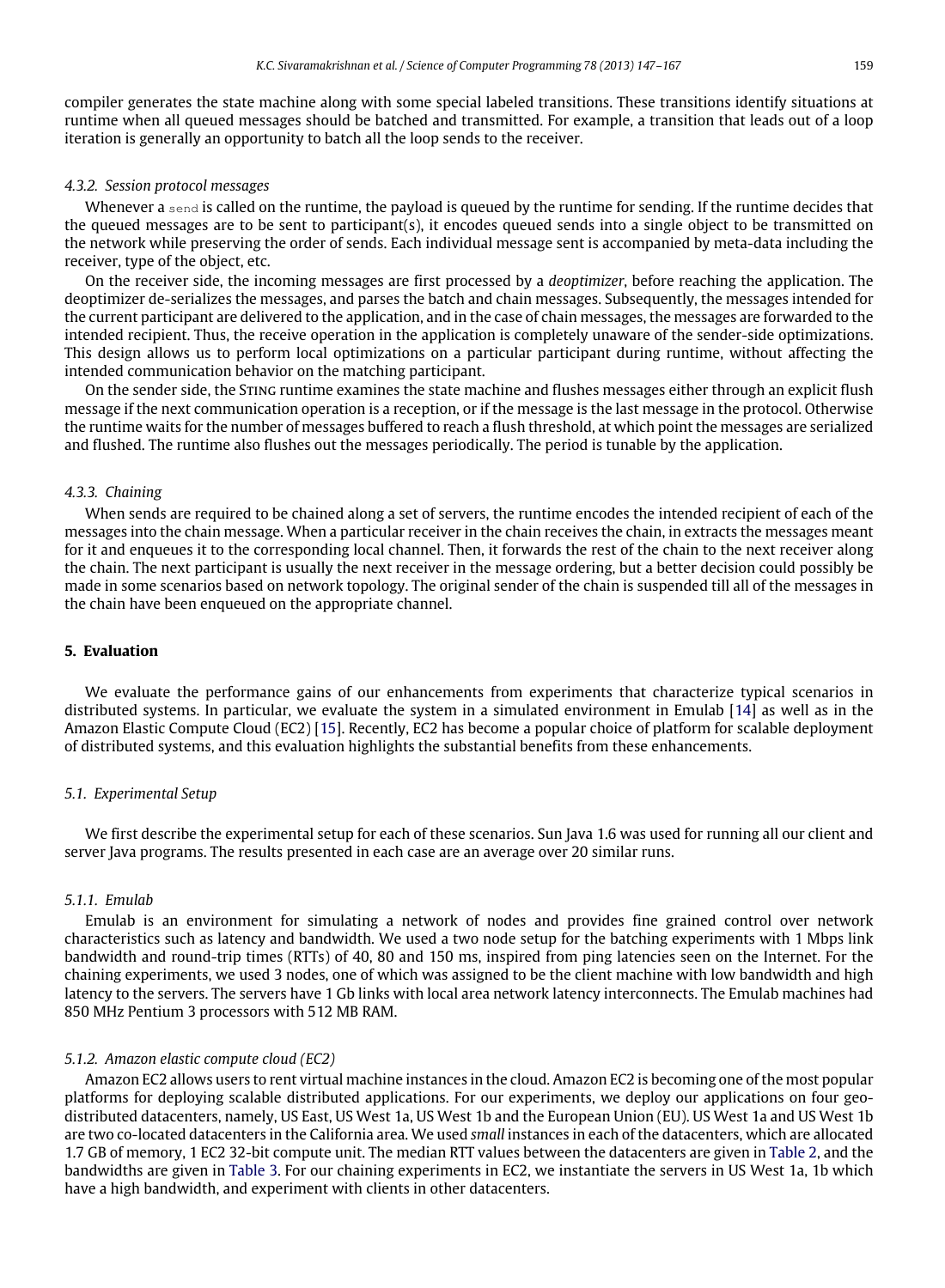**Table 2** 

<span id="page-13-1"></span>

| Table 2<br>Round trip times (in ms) between Amazon EC2 datacenters. |         |                       |     |     |  |  |  |
|---------------------------------------------------------------------|---------|-----------------------|-----|-----|--|--|--|
|                                                                     | US East | US West 1a US West 1b |     | EU  |  |  |  |
| <b>US East</b>                                                      |         | 83                    | 82  | 92  |  |  |  |
| US West 1a                                                          | 83      |                       |     | 159 |  |  |  |
| US West 1b                                                          | 82      |                       |     | 158 |  |  |  |
| EU                                                                  | 92      | 159                   | 158 |     |  |  |  |

<span id="page-13-2"></span>

| Table 3<br>Bandwidth (in Mbps) between Amazon EC2 datacenters. |                 |            |            |     |  |
|----------------------------------------------------------------|-----------------|------------|------------|-----|--|
|                                                                | <b>IIS East</b> | US West 1a | US West 1b | EU  |  |
| <b>US East</b>                                                 |                 | 123        | 122        | 132 |  |
| US West 1a                                                     | 123             |            | 614        | 37  |  |
| US West 1b                                                     | 122             | 614        |            | 40  |  |
| EH                                                             | 132             | 37         |            |     |  |

#### <span id="page-13-3"></span>*5.2. Batching*

We study the benefits of batching sends and receives through an experiment conducted using a client/server scenario with 2 nodes. We define an operation where the client sends a cryptographic signature to the server, which verifies the signature using the public key and returns a boolean indicating success, following the session type:

```
client: [
  client->server: <Signature>
   .server->client: <bool>
  ]*
```
This is implemented both using RPC style calls and within STING. For the RPC style implementation, the signature sent from client to server is assumed to be the argument for the RPC, while the boolean value indicating the result of the test is analogous to the RPC result. We vary the signature size, the number of successive calls (which can be batched) and network RTT and measure the time required to complete the entire operation.

[Fig. 9](#page-14-0) shows the comparison of the successive sends and receives with batched sends in Emulab. We use an object size of 0.5 KB (since most objects in a typical Java program are small) for this experiment and compare the RTT values of 40, 80 and 150 ms. Note that the ordinate is in logarithmic scale. Our experiments show that the elapsed time is affected linearly with the batch size, and all the batched sends are faster than basic sends. An increase in RTT delay between the client and server increases the time per operation, thus widening the gap. This is because batching is only affected once by the RTT, but basic sends are affected on each instance. Thus batching has real benefits for large batch sizes and higher RTT delays.

We repeat the batching experiment described above in Amazon EC2. We evaluate benefits of batching for two pairs of datacenters; between US East and US West and between US West and EU. The results are shown in [Fig. 10.](#page-14-1) Even here, we see that as we increase the batch size, the total time taken by the basic case with successive sends increases linearly, whereas the total time for batching case remains constant except for the initial increase. We consistently and repeatedly noticed the doubling of latency when the packet size crossed a threshold at about 5 to 10 KB. This bump is not an artifact of our implementation as we do not observe this in the Emulab experiments. Previous analysis of vitalization in Amazon EC2 [\[21\]](#page-20-11) has observed such inconsistencies and malformations in TCP and UDP network throughput. This does not affect the basic case as all those packets are just sized at 0.5 KB.

[Fig. 11](#page-14-2) shows the effect of RTT on the cost of batching from experiments in Emulab. We vary the RTT in these experiments from 2 ms to 150 ms and measure the cost of normal and batched sends for objects of size 0.5 KB. We perform the experiments for 4 and 16 objects in one operation. As shown in the graph, increasing the RTT increases the time consumed for the sends. However for the normal sends, each of the sends is affected by one RTT and hence increases linearly with it. Batched sends however suffer from the cost of a single RTT alone and perform better. In the case of larger number of objects to be sent, the time taken increases in both cases, but the increase for batched sends is minimal.

As expected, the results showed that batching improves performance linearly with batch size. Batching performed better with increased network latency as the number of network round-trips were reduced.

#### <span id="page-13-0"></span>*5.3. Exporting continuation*

We define two remote operations fetchStockPrice and tradeStock, which are used to fetch the current price of a *stock*, and trade a given amount of stock with the broker respectively. The client first obtains the price of the stock, performs algorithmic trading computations on the prices and intimates the broker with the decision to buy or sell [\[22\]](#page-20-12). This essentially depicts a situation where we have two remote interactions surrounding a fairly compute-intensive local computation (trading). This structure of communication is commonly found in many distributed systems applications. For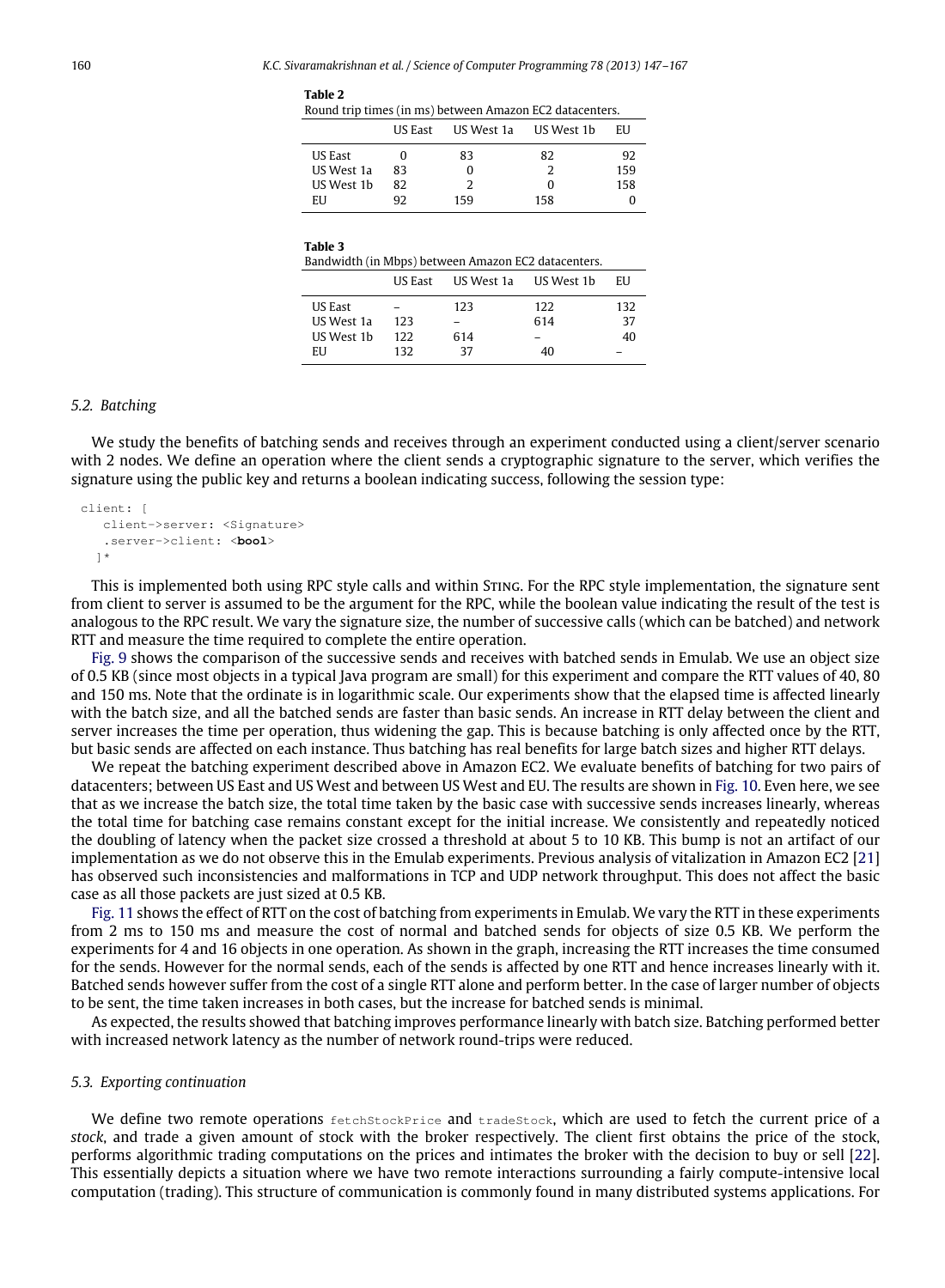<span id="page-14-0"></span>

<span id="page-14-1"></span>



<span id="page-14-2"></span>

**Fig. 11.** Batching performance with varying RTT in Emulab.

our experiments, we compare the basic approach with exporting continuation of trading. We export the trade computation to the remote server and batch the whole block as a single remote invocation. We ran these experiments using a server program executing on a 3 GHz dual-core machine with 4 GB RAM. We run multiple instances of server program so as the satisfy multiple client requests. The stock data is placed in an in-memory database for efficient access. This reduces the influence of disk access latencies from affecting the results. The clients were executed on different machines with identical configuration.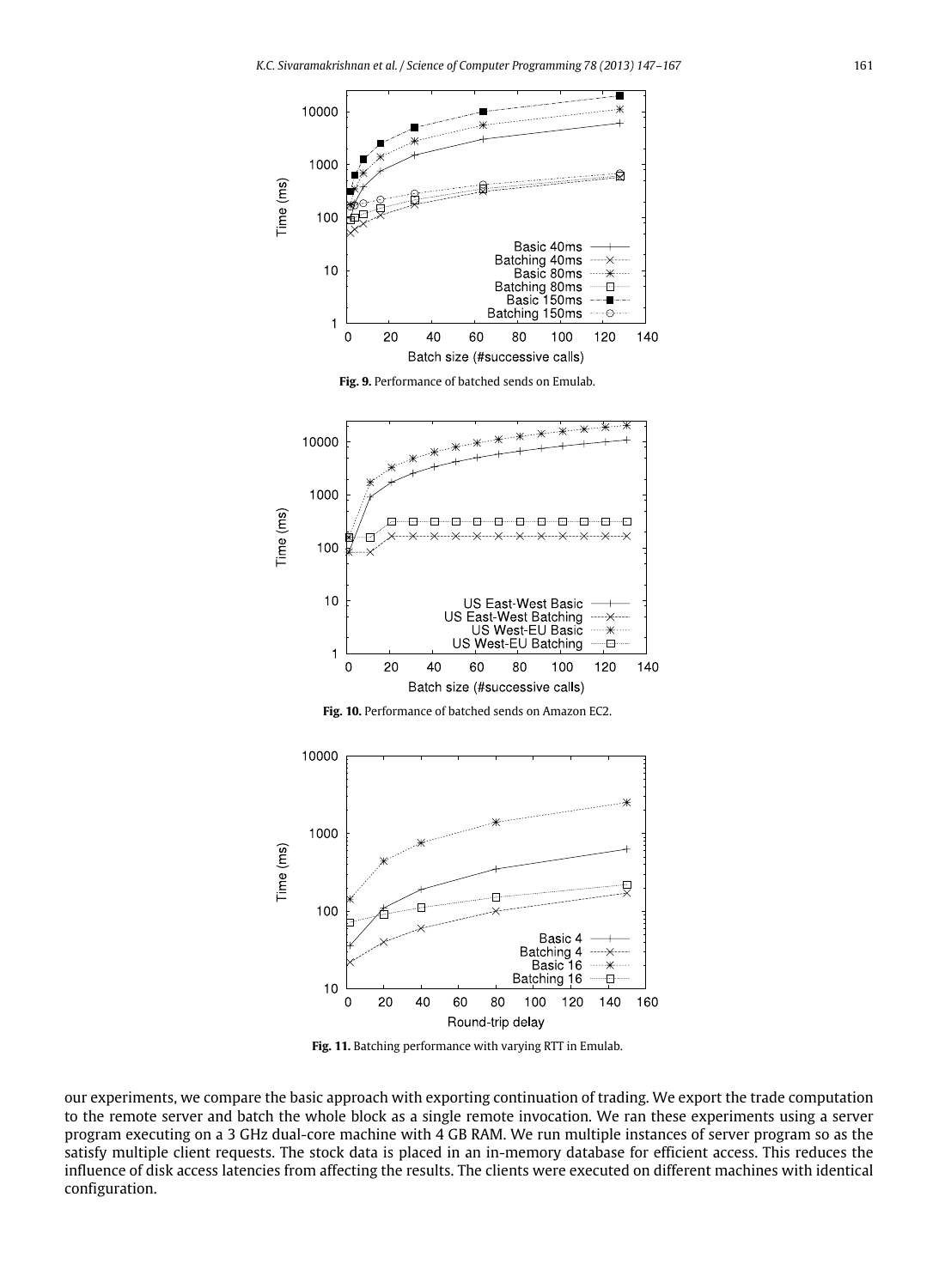<span id="page-15-0"></span>

**Fig. 12.** Exporting continuation: throughput of requests in Emulab.

<span id="page-15-1"></span>

**Fig. 13.** Exporting continuation: server CPU utilization in Emulab.

#### *5.3.1. Client throughput*

[Fig. 12\(](#page-15-0)a) shows the throughput of requests serviced per client as we increase the number of concurrent clients. The client requests are throttled at 34 requests/sec. For the basic local execution of the trade on the client, the throughput achieved is independent of the number of clients. This is shown as a horizontal line with at 6 requests/sec. In this case, the critical path of computation is executed locally at the client, and hence the throughput is upper bounded by the client resources. Exporting continuation is represented by the higher throughput curve, which is about 6 times larger, attributed to a powerful server. This throughput gain is understood by the ratio of computational power of the server and the client. As we increase the number of simultaneous clients, however, we see that the throughput starts dropping exponentially after about 6 clients. Note that the abscissa is in logarithmic scale.

#### *5.3.2. Server throughput*

[Fig. 12\(](#page-15-0)b) shows the fraction of requests satisfied per second. Local execution achieves a ratio of 1 shown by the straight line, because the server is under-utilized by just the remote interaction and is hence able to serve all requests received. With exported continuations, the request processing rate starts at 1 when the server is loaded on a small number of clients. As the number of clients increases, the server resources saturate and the requests are not handled at the same rate as they are received and the processing rate drops exponentially. It is important to note that the server is still able to provide higher throughput than the clients themselves, which is evident from the client throughput graph.

## *5.3.3. Server CPU utilization*

[Fig. 13](#page-15-1) shows the CPU usage at the server during this experiment. About 6 parallel client requests and associated computation saturates one of the cores at 50% utilization. The remote operation is not inherently parallel and does not scale linearly on the two cores. The performance benefits beyond this point are much smaller. When the number of clients is about 50, the server CPU completely saturates and the per-client throughput equals that achieved by the client's computational resources. At this point, it ceases to be worthwhile to export computation to the overloaded server for performance. This region can be estimated by comparing the performance difference between the client and the server.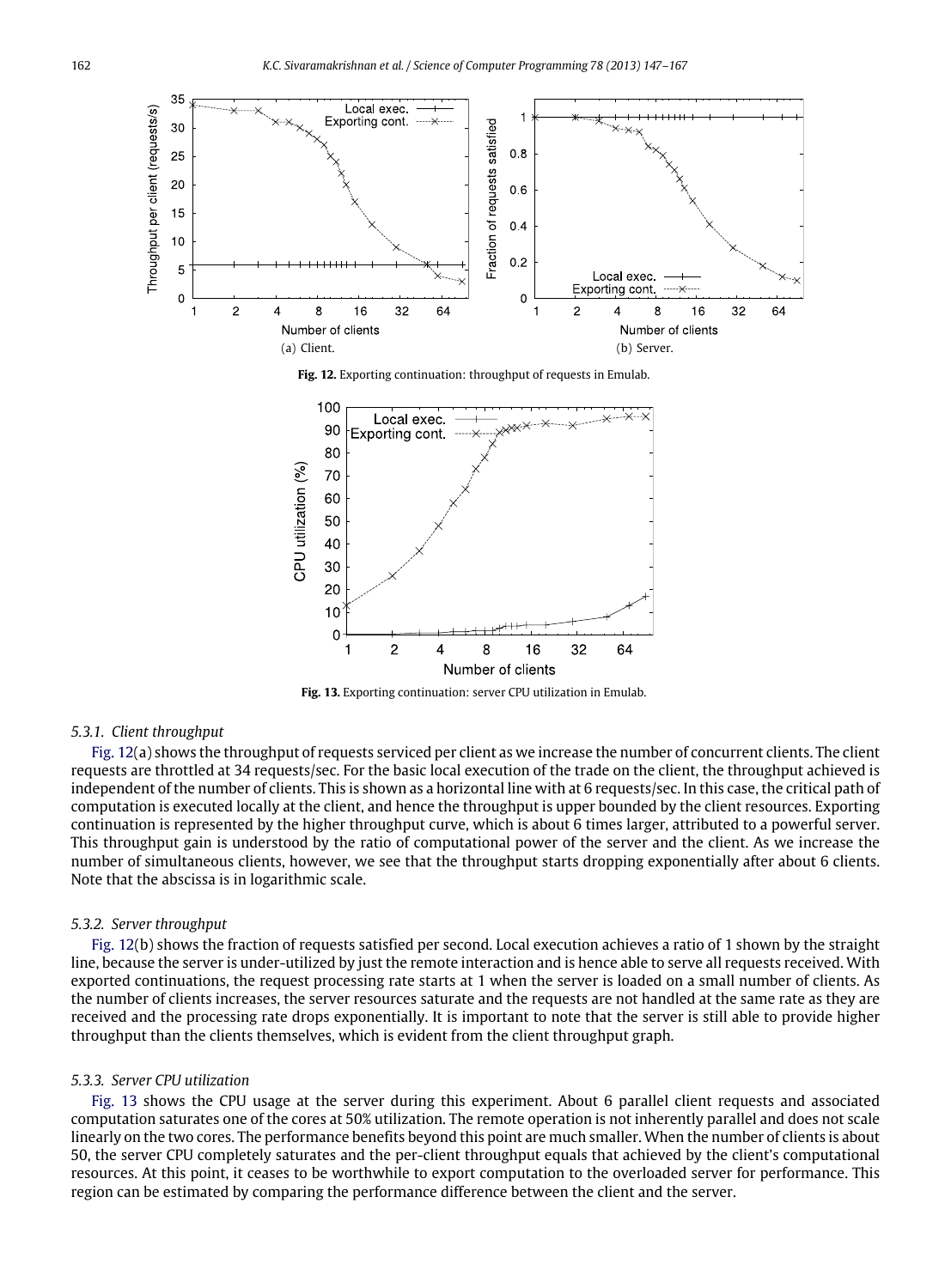<span id="page-16-0"></span>

**Fig. 15.** Benefits of chaining on Amazon EC2.

<span id="page-16-1"></span>Batching reduces the number of separate remote communication to 1 and is therefore affected only by a single RTT. Increasing the RTT would reduce the throughput of both approaches as a result of increased client latency. However, by exporting the continuation, increase in client latency is less and so is the decrease in throughput. As shown before, the single batched call would score ahead in large RTT settings with both network and computation benefits.

#### *5.4. Chaining*

We implemented the example of purchasing songs from the phone discussed in Section [3.4,](#page-8-0) where chaining is exploited to reduce communication involving the slow phone. [Fig. 14](#page-16-0) compared chained and non-chained versions in Emulab. For Emulab, we set the network up such that the phone has a 1 Mbps high latency link to the server and the PC, and the server is connected to the PC on a 100 Mbps link with 2 ms latency. We vary the size of the object being chained from 0.1 KB to 1 MB and experiment with RTT values of 80 ms and 150 ms. The upper two curves in the graph show the basic approach (without chaining) used to transfer the object through the phone. In this case, the transfer speed is limited by the link capacity of the phone's 3G network and hence we see an exponential increase in time as the size increases. However, chaining the calls has a drastic improvement in time by using the high bandwidth link to transfer the song. The basic case takes an order of magnitude more time to transfer a 1 MB song.

We repeated the above experiment in Amazon EC2. Since we do not have control over the latency or the network bandwidth, we create an instance each for the server and the PC in the co-located datacenters in the US West region. This simulates the low latency (2 ms), high bandwidth (614 Mbps) connectivity between the server and the PC. The phone instance is placed in a different datacenter in order to simulate the high latency network that the phone is attached, and we experiment with instances in US East and EU. The results are shown in [Fig. 15.](#page-16-1) We observe that the results are similar to the Emulab experiments with the chained version performing much better than the basic version due to the cost of transferring large files over a low bandwidth network. The benefits are lesser in this scenario because the bandwidth difference between the Phone and the servers in Amazon EC2 is an order of magnitude larger than in Emulab. Nevertheless, transferring a 1 MB song would complete in just about 15% of the time by leveraging chaining capabilities (US West - EU).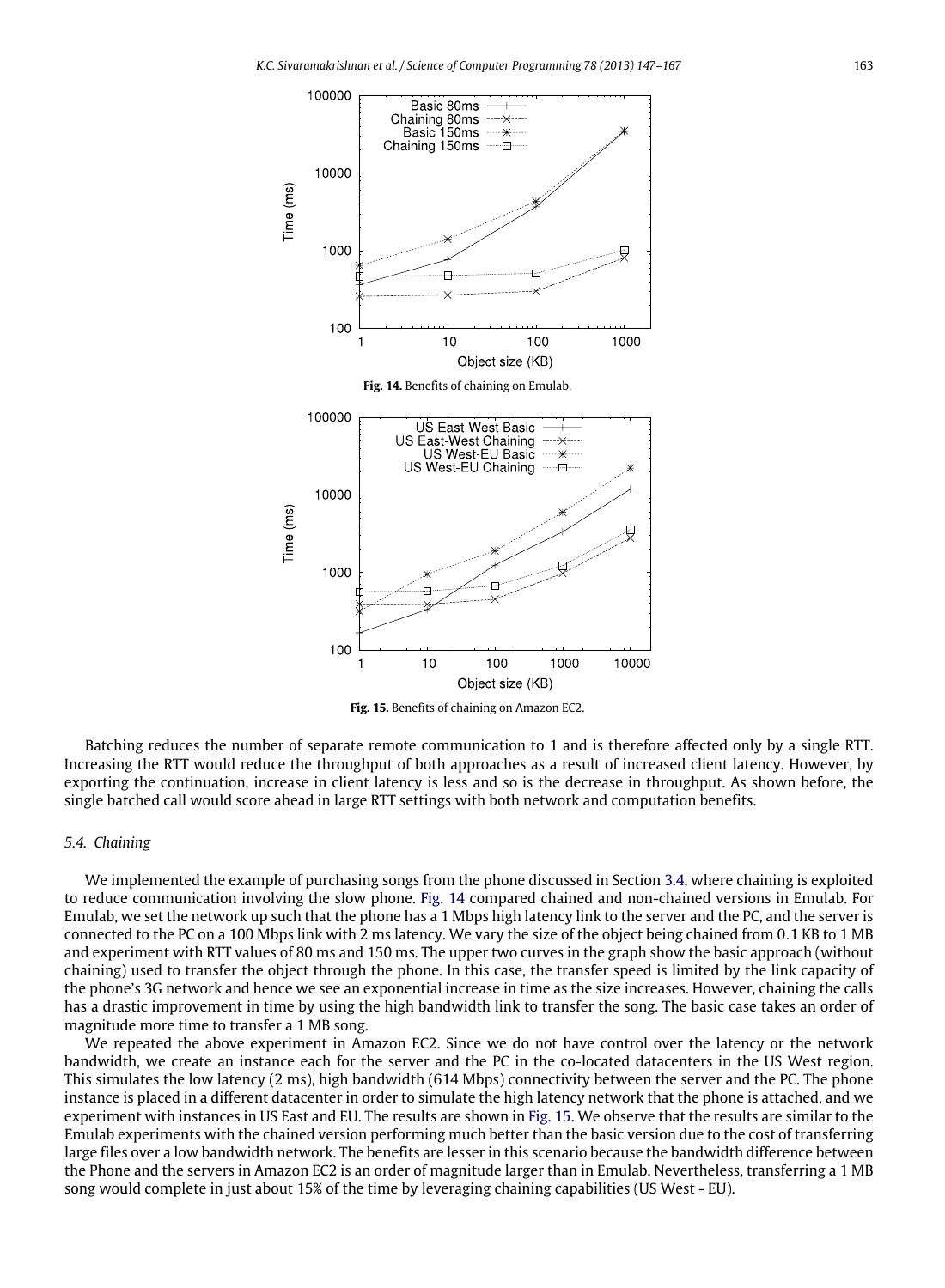<span id="page-17-1"></span>

**Fig. 16.** Effect of batch size on average response time in Amazon EC2.

## *5.5. Determining batch size*

In the batching experiments described in Section [5.2,](#page-13-3) we see that with increasing batch size, the total time taken to complete the protocol decreases. The flip-side to these advantages is the increase in response times for individual sendreceive pairs. This is because the runtime does not eagerly perform the communication action and waits for the batch to fill up before issuing the send. We ran the batching experiment and measured the average response time for each request as a function of the batch size in Amazon EC2. We simulate a 1 ms delay between successive requests to model time taken for local computations. The results are presented in [Fig. 16.](#page-17-1) In the basic case without batching, if the server can immediately satisfy the client request, the average response time is similar to the RTT between the server and the client. For the US East–West case, this is 83 s. Since there is no batching involved, it is represented as a flat line. For the batched versions, the average response time increases linearly with increasing batch size. Considering a particular batch size, it is obvious that most of the difference is due to the delay enforced by the waiting for local computations between sends. This difference gets averaged on each of the send-receives.

If the application explicitly states maximum tolerable RTT as a quality of service parameter, the runtime can use this information to approximate the ideal batch size for a pair of participants. In the US East–West case, if the application can tolerate a network RTT of 120 ms, then the runtime chooses 75 as the batch size. Batches are also flushed after a maximum wait time as mentioned earlier, and real-time requests may be annotated to selectively avoid enhancements.

## <span id="page-17-0"></span>**6. Discussion**

Optimizing distributed system performance in a general manner is difficult. The performance of enhancements depends highly on interaction patterns, network characteristics, as well as code distribution and balancing. Our framework must address these issues in the enhancements it performs.

#### *6.1. Assumptions*

Though we have illustrated the latency gains offered by batching and chaining network packets, the underlying modifications change the computational overhead at each physical machine. As our experiments have illustrated, gathering more substantial computations at a single node on the network can have an adverse effect. Similarly, in applications described earlier for chaining messages through a set of nodes, it is assumed that the network links between the servers have larger bandwidth and lower latency (or equivalent) compared to links between the client and the servers. Although we could envision guiding our enhancement decisions by a specification of hosts and network configuration, like others [\[6,](#page-19-5)[7\]](#page-19-6), we currently take decisions in a manner agnostic to the underlying infrastructure.

#### *6.2. Extensions*

Several ways exist to accommodate further enhancements through *additional syntax*. We mention two examples.

#### *6.2.1. Guiding exportation*

Our current implementation always exports code if it is possible. There are situations when the programmer knows that certain blocks of code should never be exported for enhancements. The server might want to prevent user authentication to be exported to the client, or choose to execute compute intensive code locally for better performance. Our system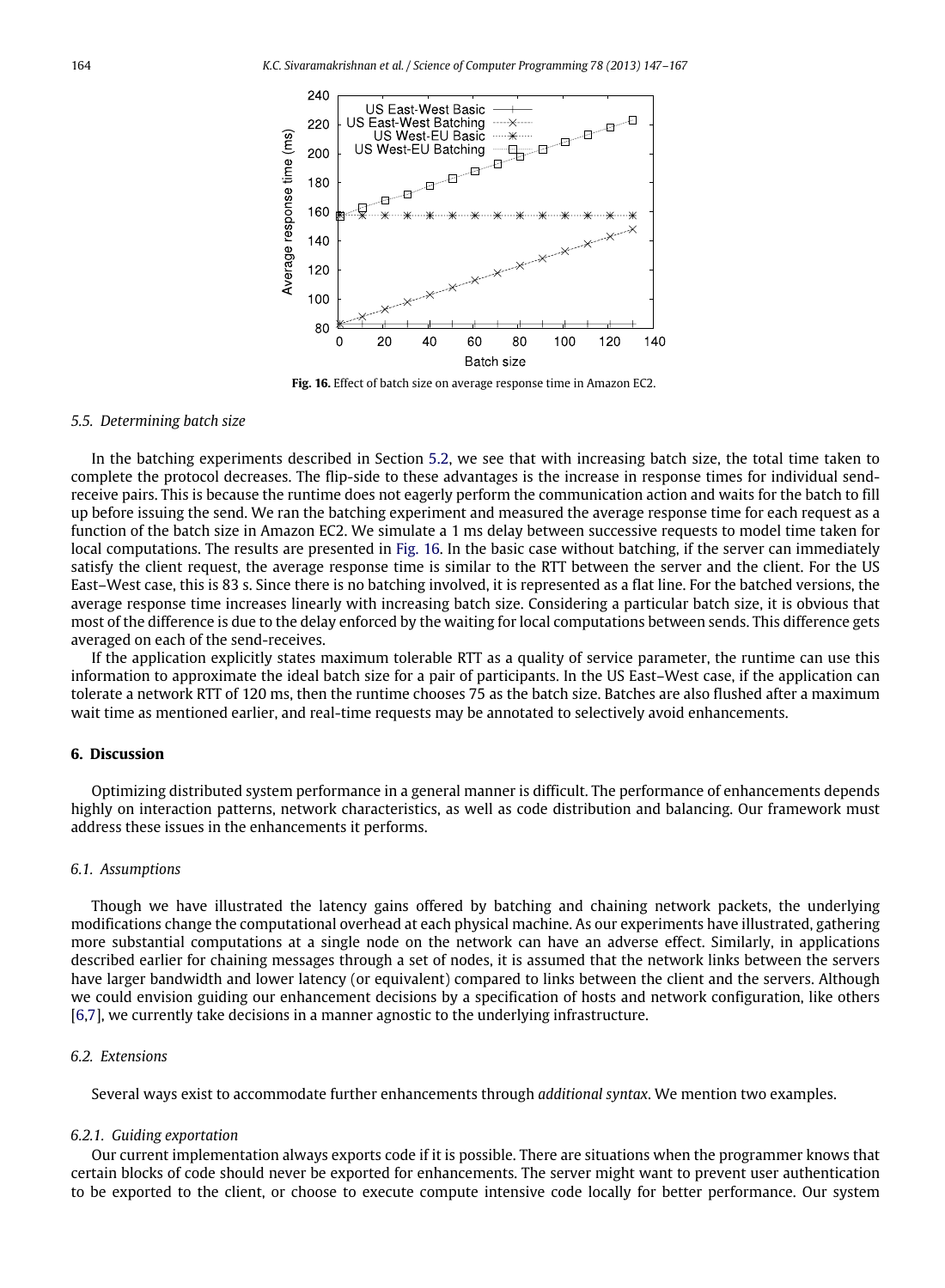could be extended with a  $f(x)$  fixLocation block, providing the property that code within this block is never exported. To facilitate execution of remote code locally, we assume that during compilation, code from all of the participants is available. This precludes continuation exporting, if the participants were separately compiled. If we assume that participants are implemented as a collection of callback functions as described in [\[7\]](#page-19-6), we can export continuations (callback functions) without the need for code from all participants.

## *6.2.2. Multicast*

Our session type syntax could be further enriched with a specialized multicast primitive. A multicast primitive would allow a participant to send the same message to a collection of peers. This facilitates a type driven chaining enhancement where one copy of the message is published by the source to one participant, who then forwards the message to another participant in the multicast group, and so on. Such a primitive would be useful, especially in the case of sessions with a large number of participants.

## *6.3. Failures*

Shifting load among nodes in a distributed system can also affect fault tolerance, as individual nodes might end up doing more and different work than originally foreseen. Overall, however, any session can fail if a single involved process fails. In this sense, our enhancements do not change the global characteristics. Further fault tolerance mechanisms could be added, possibly with further syntax in session types, to also enhance distributed object interaction protocols in terms of their fault tolerance.

## *6.4. Cloud environment*

Cloud environments are the new shift toward using a small share of resources from a datacenter simply by paying for their usage (Amazon EC2 [\[15\]](#page-20-6), Microsoft Azure [\[23\]](#page-20-13), etc.). Companies can now rent servers and pay per their use instead of having to purchase and manage server quality hardware connected to the Internet. Cloud environments typically provide elasticity of resources, by which more servers can be added to the processing path for faster response times. Elasticity is primarily leveraged using a load balancer, which balances the requests onto the server hardware. Another method of elastic computing includes distribution of computation among a group of servers based on the number of servers in the pool (Google Cluster Architecture [\[24\]](#page-20-14)). Such situations warrant the need for collective collaboration among the servers for executing the task.

Session types abstract away from the actual physical hosts on which they are executed. Hence a participant defined in the session type is not tied to a single host. A load balancer can be used to pick any host to forward a request thus achieving elasticity, without the need for modifying the session type. Some similar operations that are transparent to the types such as replication and fail-over to different hosts can also be made possible. However, in some cases Sting might be able to leverage the network setup to provide performance benefits, but session types do not have provision to specify a collection of servers. Such an extension would allow for fine-grained enhancements for the cloud environment.

The cloud is a *controlled* environment in terms of observed network bandwidths and latencies, because of high speed switching facilities within datacenters and backbone links on the Internet. It is easy to formulate these guarantees into specifications for STING, to produce valid enhancements.

## <span id="page-18-0"></span>**7. Related work**

A number of performance enhancements for distributed object systems have been proposed. We focus here on the efforts closest related to session types and our proposed enhancements.

## *7.1. Session types*

Session types [\[10\]](#page-20-1) allow precise specification of typed distributed interaction. Neubauer and Thiemann first described the operational semantics for *asynchronous* session types [\[25\]](#page-20-15). Early session types described interaction between two parties, which has then been extended to multi-party interaction by Honda et al. [\[11\]](#page-20-2) and Bonelli and Compagnoni [\[26\]](#page-20-16). Honda et al. conduct a linearity analysis and prove progress of MPSTs. Linearity analysis in our system is simplified by the fact that each participant has a unique statically defined channel to every other participant, and channels are not first-class citizens. The work of Bejleri and Yoshida [\[27\]](#page-20-17) extends that of Honda et al. [\[11\]](#page-20-2) for synchronous communication specification among multiple interacting peers. We choose asynchronous over synchronous communication as the resulting looser coupling facilitates more aggressive optimizations.

Session types have been applied to functional [\[28\]](#page-20-18), component-based [\[29\]](#page-20-19), and object-oriented settings [\[30,](#page-20-20)[13\]](#page-20-4). Asynchronous session types have been studied for Java [\[31\]](#page-20-21). Bi-party session types have been implemented in Java [\[13\]](#page-20-4). Our protocol description syntax is inspired from the syntax described in that latter work. Our framework supports multiparty protocol specification and interaction. Gay et al. [\[12\]](#page-20-3) describe how to marry session types with classes, allowing for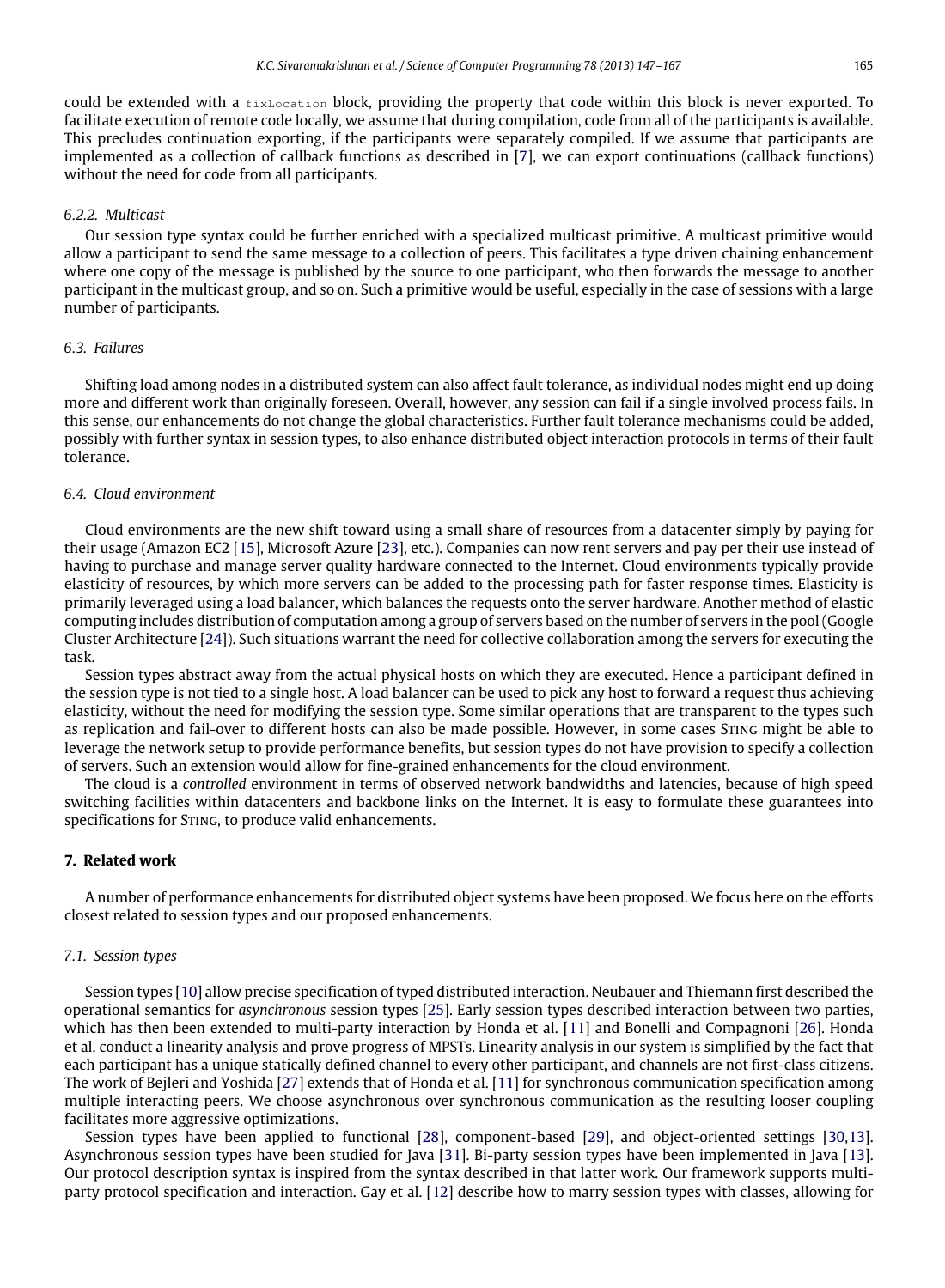participants to be implemented in a modular fashion. This work could be used to extend our framework. Scribble [\[32\]](#page-20-22) is an ongoing project to develop a session type based formal protocol description language and a tool chain to help build large scale distributed applications. Since the distributed participants adhere to the communication protocol, we believe our insights into global session based optimizations are applicable for protocol enhancement strategies in Scribble.

## *7.2. Batching*

The remote procedure call (RPC) paradigm has been criticized for its coupling between distributed participants and lack of composability [\[33\]](#page-20-23). Explicit batching through the use of remote facade pattern and data transfer objects has been proposed as an alternative to fine-grained remote procedure calls [\[4\]](#page-19-3). But this requires programmers to implement specialized methods for each client access pattern. Batched *futures* [\[34\]](#page-20-24) mask the latency of remote procedure calls by having the result of the invocation sent asynchronously back to the caller. Yeung and Kelly [\[35\]](#page-20-25) propose runtime batching on Java RMI by performing static analysis on bytecode to determine batches. In these systems, ordering of remote and local operations influences the effectiveness of batching. Any operation performed on the result of remote method calls forces the method call to be flushed. *Remote batch invocation* (RBI) [\[6\]](#page-19-5) performs batching on a block of code marked by the programmer. RBI reorders operations such that all remote operations are performed after the local operations and the code is exported to the server. RBI cannot batch a loop, which requires user input on every iteration. RBI is also limited to batching specialized control structures and is unable to handle arbitrary computation. Our system allows global optimization decisions to be made, and can batch across *multiple* participants. With the help of session types, we can perform type driven control flow optimizations like loop flattening and choice lifting, which are not supported by other systems.

## *7.3. Chaining*

*First-class continuations* [\[36\]](#page-20-26) are a general idea to allow arbitrary computation to be captured and sent as arguments to other functions. In a distributed setting, exporting continuations is advantageous where the cost of moving data is much larger than the cost of moving computation. *RPC chains* [\[7\]](#page-19-6) reduce cross site remote procedure call overheads by exporting callback functions to the remote host. This system requires that the user writes code in a non-intuitive *continuation passing* style [\[36\]](#page-20-26). Another limitation is that callback functions cannot manipulate local state. Our system chains arbitrary code segments written in imperative style. Though we require all code to be available during compilation, our system can support separate compilation of participants, if the code were provided in continuation passing style.

#### <span id="page-19-8"></span>**8. Conclusions**

This paper is to the best of our knowledge the first to attempt to exploit session types for performance enhancements. We have shown that *combining* session types with information gathered from static program analysis can yield further performance enhancements for distributed object interaction. We have demonstrated the benefits of our approach in two network settings – Emulab and Amazon's Elastic Compute Cloud (EC2). In particular, we have shown that our continuation exportation scheme benefits applications with thin clients and fat servers.

We are in the process of investigating interaction between our enhancements and advanced session features like delegation, channel sharing, and participants assuming multiple roles or using multiple threads.

## **Acknowledgments**

We would like to thank the anonymous reviewers for their insightful comments and suggestions. We are very grateful to A. Ibrahim, Y. Jiao, E. Tilevich, and W. Cook for sharing insights and the source code for RBI [\[6\]](#page-19-5) with us. We would also like to thank the authors of Session] [\[13\]](#page-20-4) for making their software publicly available. Session] served as the basis of our compiler and runtime system.

## **References**

- <span id="page-19-0"></span>[1] A. Birrell, B. Nelson, Implementing remote procedure calls, ACM Transactions on Computer Systems 2 (1) (1984) 39–59.
- <span id="page-19-1"></span>[2] Sun, Java Remote Method Invocation - Distributed Computing for Java (White Paper) (1999).
- <span id="page-19-2"></span>[3] OMG, The Common Object Request Broker: Architecture and Specification, OMG, 2001.
- <span id="page-19-3"></span>[4] M. Fowler, Patterns of Enterprise Application Architecture, Addison-Wesley Longman Publishing Co., 2002.
- <span id="page-19-4"></span>[5] J. Maassen, R.V.V. Nieuwpoort, R. Veldema, H. Bal, T. Kielmann, C. Jacobs, R. Hofman, Efficient Java RMI for parallel programming, ACM Transactions on Programing Languages and Systems 23 (6) (2001) 747–775.
- <span id="page-19-5"></span>[6] A. Ibrahim, Y. Jiao, E. Tilevich, W.R. Cook, Remote batch invocation for compositional object services, in: Proceedings of the 23rd European Conference on Object-Oriented Programming, ECOOP 2009, 2009, pp. 595–617.
- <span id="page-19-6"></span>[7] Y.J. Song, M.K. Aguilera, R. Kotla, D. Malkhi, RPC chains: efficient client-server communication in geodistributed systems, in: Proceedings of the 6th USENIX Symposium on Networked Systems Design and Implementation, NSDI'09, 2009, pp. 17–30.
- <span id="page-19-7"></span>[8] D. Mostrous, N. Yoshida, Session-based communication optimisation for higher-order mobile processes, in: Proceedings of the 10th International Conference on Typed Lambda Calculus and Applications, TLCA 2009, 2009, pp. 203-218.